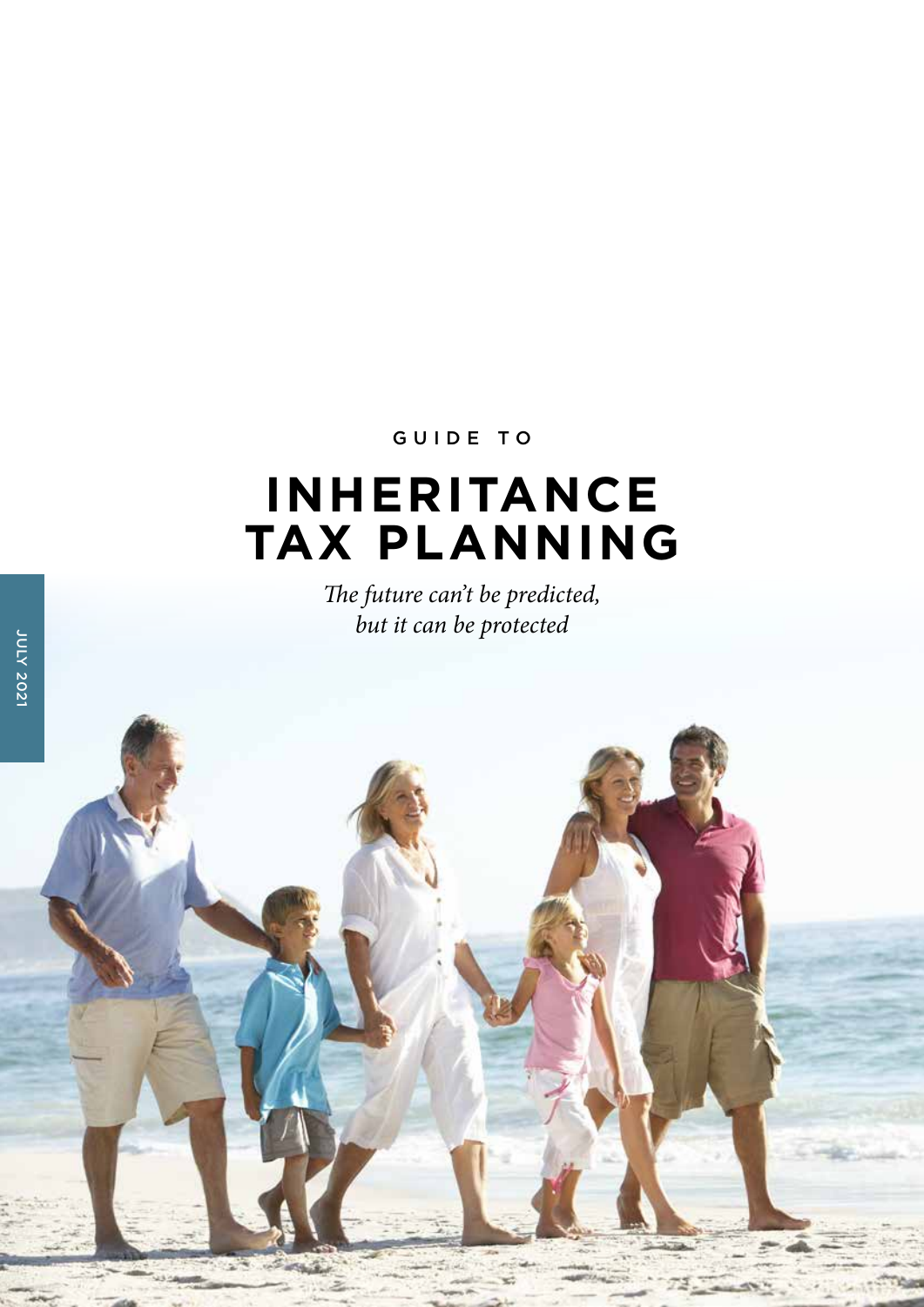# GUIDE

# **I AN CE PLA**

*The future can't be predicted, but it can be protected*

# **WELCOME**

**W**elcome to this Guide to Inheritance Tax Planning. You no doubt want your loved ones to inherit as much of your wealth as possible when you die. Estate planning is about more than just tax. It is about making sure the people left behind are financially supported, that your assets are protected and that the tax your estate pays is fair

The coronavirus (COVID-19) pandemic has served as a reminder of the importance of planning for the future and having our affairs in order. When you've worked hard and invested carefully to build your wealth, you want to look after it. That's why it's important to plan for your wealth preservation and the eventual transfer of that wealth.

Have you considered this question: 'What will happen to my estate once I've gone?' Wealth preservation and wealth transfer are becoming an increasingly important issue for many families today. Individuals with assets of any size should seek professional financial advice to consider what action may need to be taken before it's too late.

The reality is, most of us should prepare for the eventual transfer of our assets, regardless of any tax or legal consequences. It is natural that many of us want to leave our wealth to those who matter the most. Having a well-managed estate can save time and legal costs in the long term, help avoid a large Inheritance Tax bill, and cushion the blow for those you leave behind.

It's important to start with a clear picture of your goals. You may want your estate to provide ongoing income and security for dependents, to make bequests or to set up Trusts. Everyone's circumstances are different – planning can look at tax-efficiency and maintaining access to income and capital.

It can also include protection from irresponsible beneficiaries, or to provide for vulnerable or minor beneficiaries. We can also help you assess and minimise any risk to your inherited assets, for example, from divorce or bankruptcy.

Wealth preservation and the transfer of your wealth is not just for the super rich. It is essential for anyone who wants to ensure that their loved ones benefit from their inheritance and are not burdened by it.

#### **Time to preserve your wealth and transfer it effectively?**

The accumulation of your assets and wealth will have come from hard work and determination. So protecting this is essential. Preserving your wealth and transferring it effectively is an important part of wealth management, no matter how much wealth you have built up. To find out more or arrange an appointment, please contact us – we look forward to hearing from you.

TRUSTS ARE A HIGHLY COMPLEX AREA OF FINANCIAL PLANNING.

INFORMATION PROVIDED AND ANY OPINIONS EXPRESSED ARE FOR GENERAL GUIDANCE ONLY AND NOT PERSONAL TO YOUR CIRCUMSTANCES, NOR ARE INTENDED TO PROVIDE SPECIFIC ADVICE.

PROFESSIONAL FINANCIAL ADVICE SHOULD BE OBTAINED BEFORE TAKING ANY ACTION.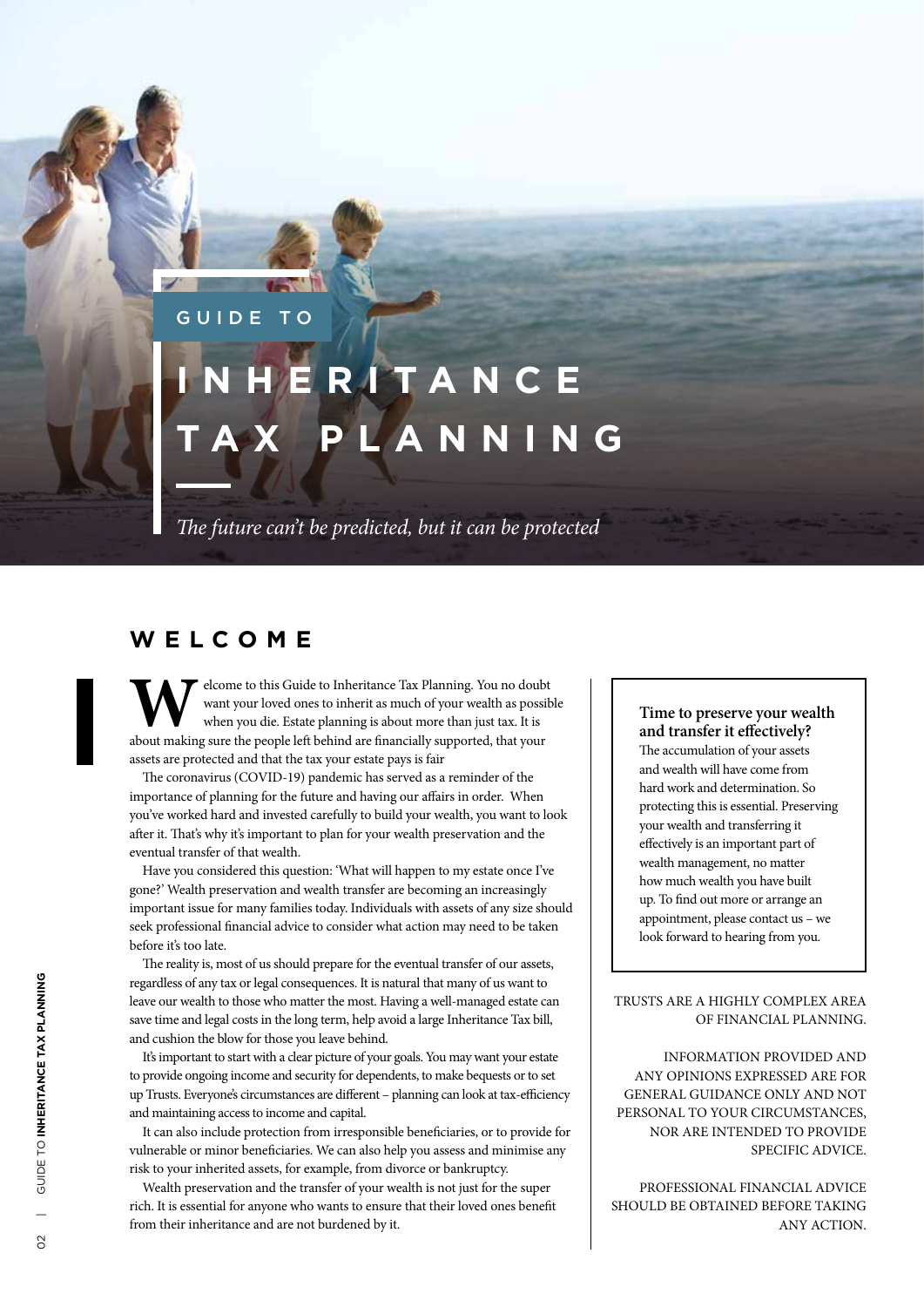







# **02 WELCOME**

The future can't be predicted, but it can be protected

# **04 KEEPING WEALTH IN THE FAMILY**

Inheritance Tax receipts reach £5.32 billion in 2020/21

#### **06 MAKING SUITABLE PLANS**

Organise how much you could leave for the people you care about

# **08 INCREASED NET WORTH AND RISING MORTALITY RATES**

The earlier you put plans in place. the more options you may have

# **10 MORE FAMILIES SUBJECT TO INHERITANCE TAX**

Balancing your plan with other financial priorities is key

**11 MAKING A WILL** Three in five UK adults have not made provision

# **12 INHERITANCE TAX RESIDENCE NIL-RATE BAND**

Relieving the burden by making it easier for individuals to pass on the family home

# **14 LIFETIME TRANSFERS**

Giving away money from your estate to reduce your Inheritance Tax bill

## **16 LEAVING YOUR LEGACY BEHIND** Considerations when making a Will

#### **18 TRUSTS** 'Ring-fencing' assets to protect

family wealth for future generations

**19 BARE TRUSTS** Held for the benefit of a specified beneficiary

# **20 DISCRETIONARY TRUSTS** Wide class of potential

beneficiaries

# **22 FLEXIBLE TRUSTS WITH DEFAULT BENEFICIARIES**

Discretion over which of the default and potential beneficiaries actually benefit

**23 SPLIT TRUSTS** Family protection policies

# **24 LASTING POWER OF ATTORNEY**

Taking control of decisions even in the event you can't make them yourself

# **26 PRESERVING WEALTH FOR FUTURE GENERATIONS**

Factors likely to have a lasting and positive impact on wealth preservation

# **27 IN CONCLUSION**

Estate planning possibilities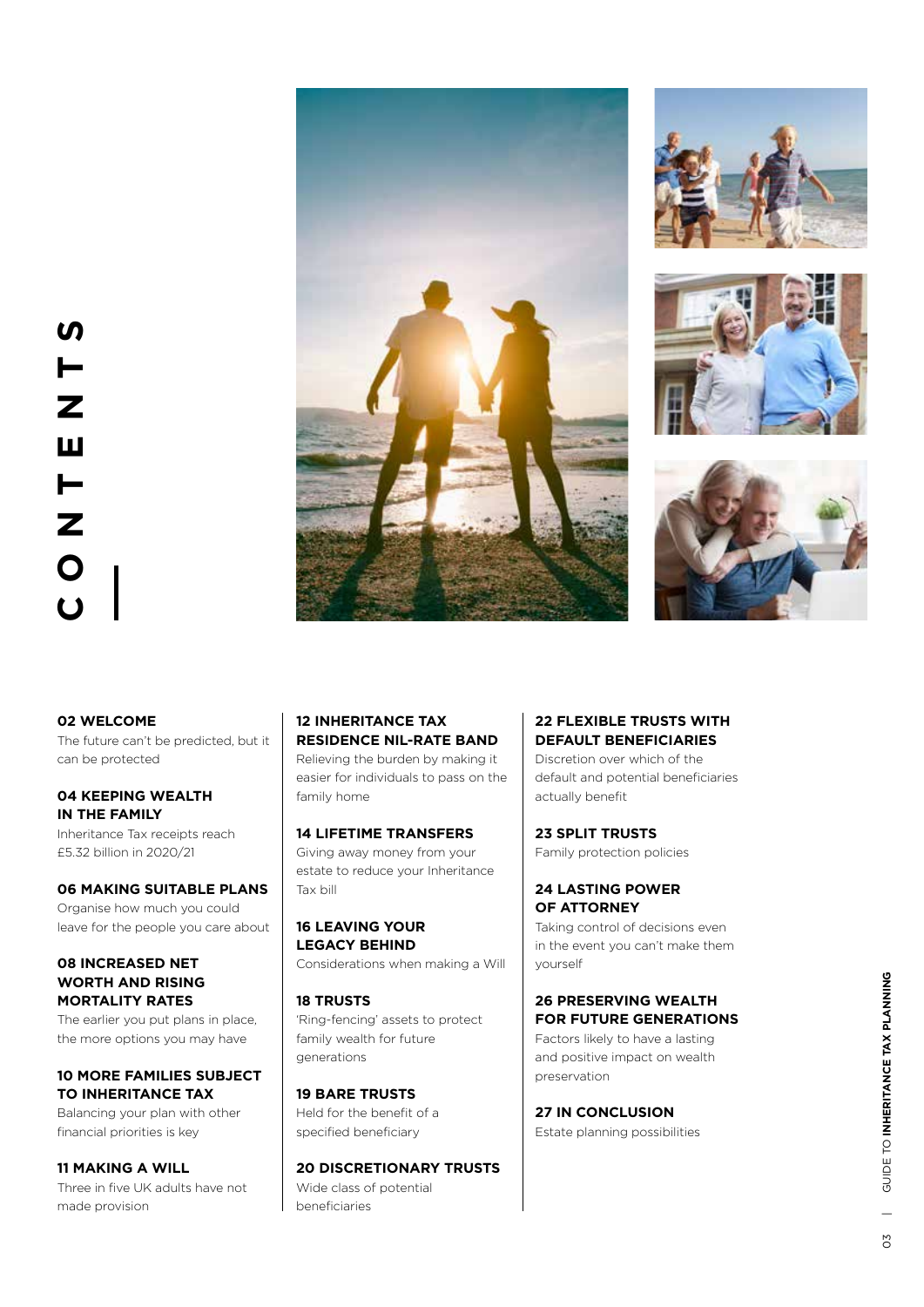

# **K E E P I N G W E A L T H IN THE FAMILY**

*Inheritance Tax receipts reach £5.32 billion in 2020/21*

Im heritance Tax is a tax on an estate (the property money and possessions) of someone who's died.<br>Inheritance Tax receipts in the United Kingdom amounted to approximately £5.32 billion in 2020/21, nheritance Tax is a tax on an estate (the property, money and possessions) of someone who's died. Inheritance Tax receipts in the United Kingdom compared with £5.36 billion pounds in the previous financial year, which was a peak for this provided time period<sup>[1]</sup>.

Raising the money to pay an Inheritance Tax bill may mean cashing in any savings accounts held by the deceased and potentially selling some of the assets in the estate.

There is no easy way to say it – anticipating one's death is an uncomfortable topic. Yet it is often worth pushing past the initial discomfort to pursue the potential rewards of effective wealth transfer planning. There are three places your assets can go at your death: to your family and friends, to charity or to the government in the form of taxes.

Almost half of all Baby Boomers say they have enough personal wealth that they can afford to gift some of it away during their lifetime, new research shows<sup>[2]</sup>. The figures, collected by YouGov, show that 48% of Baby Boomers say they could afford to give money to family members before they die. Less than a third (29%) ruled it out, and 26% say they are unsure.

#### **LARGER ONE-OFF WEALTH TRANSFERS**

Of those who say they can afford to make lifetime gifts, 40% say they would favour multiple small gifts and a third (33%) would prefer larger one-off wealth transfers. A further 30% are unsure which would better suit their needs.

Despite the large number of people who estimate they can afford to pass some of their savings and assets to family members, government statistics suggest only between 31% to 39% of people aged 50-69 have ever given a financial gift. And just a small minority appear to have a plan for regular annual gifting, with just 15% of 50-59-year-olds having gifted in the last two years.

# **INTERGENERATIONAL FINANCIAL ADVICE**

The statistics reveal the importance of wealth transfer planning and lifetime gifting advice. It is estimated that around £5.5 trillion of intergenerational wealth transfers will occur over the next 30 years<sup>[3]</sup>. An effective plan can lessen the likelihood of family conflict, reduce estate costs, reduce taxes and preserve wealth.

Obtaining professional intergenerational financial advice will increasingly become a key part of financial planning for the Baby Boomer generation. This generation has accrued significant personal wealth, having benefited from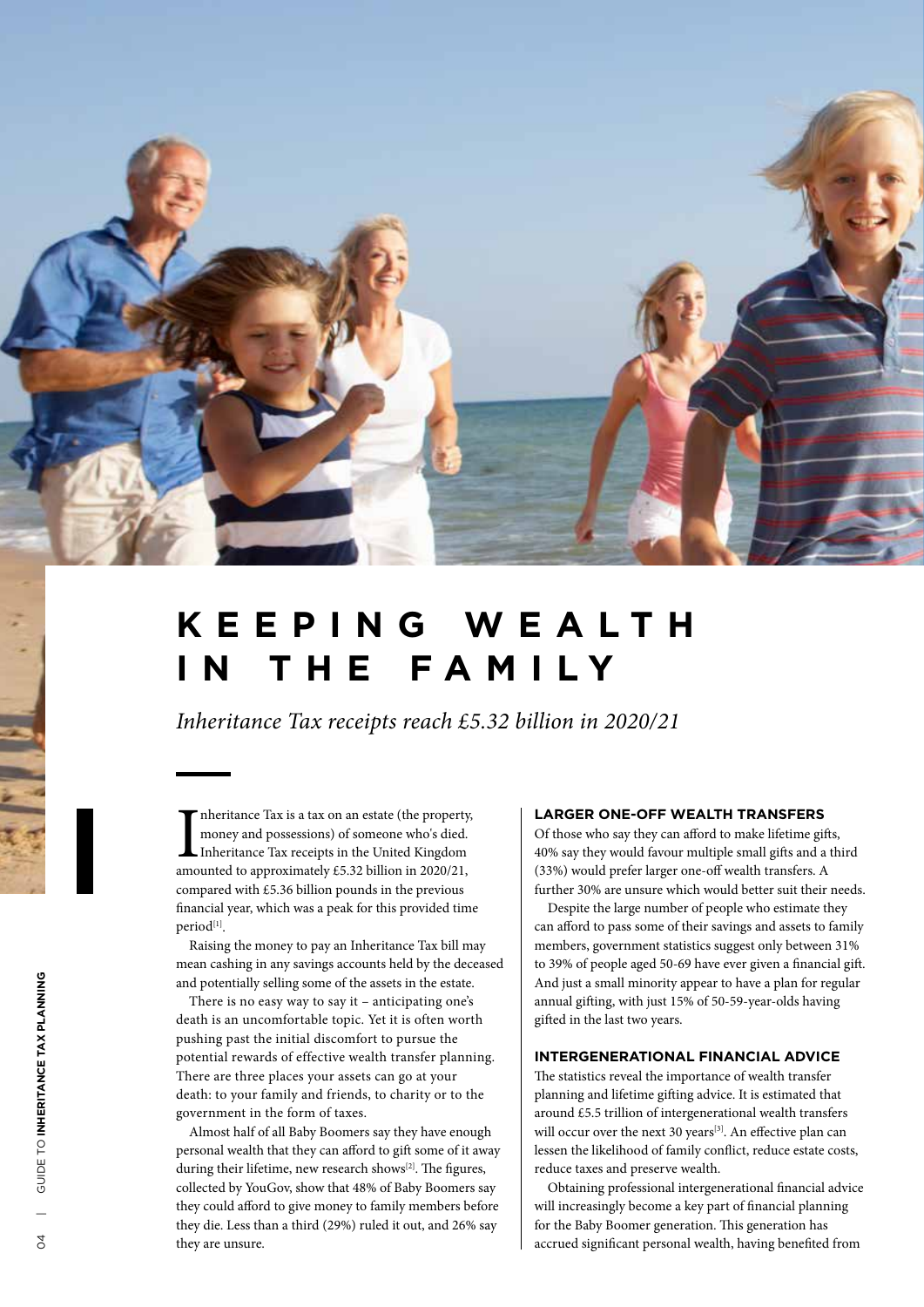# **"**

**OF THOSE WHO SAY THEY CAN AFFORD TO MAKE LIFETIME GIFTS, 40% SAY THEY WOULD FAVOUR MULTIPLE SMALL GIFTS AND A THIRD (33%) WOULD PREFER LARGER ONE-OFF WEALTH TRANSFERS.**

**"**



# **LIFELINE FOR SOME YOUNGER PEOPLE**

In contrast, younger generations often find themselves facing high house prices and the need to make significant personal contributions to their Defined Contribution pensions in order to secure a decent retirement fund.

Gifting between the generations will increasingly become a lifeline for some younger people as they struggle to get on the housing ladder, pay for school fees and deal with the ever-increasing expenses of living.

# **CAREFUL BALANCING ACT TO FIGURE OUT**

Passing on wealth to the next generation is one of the most important yet challenging aspects of financial planning. It's vital that helping the younger generations doesn't come at the expense of your own retirement funds and so there is a careful balancing act to figure out if you can afford it. If you can afford to gift, it's vitally important to consider the various Inheritance Tax and gifting rules.

Despite this, there is still a clear 'gifting gap' between the number of people who can afford to gift and those who actually have a lifetime gifting plan in place. Gifting is a great way to help you make the most of your financial assets and enjoy seeing your life savings helping your children and grandchildren.

### **WEALTH TRANSFER PLANNING PROCESS**

Establishing who gets what, how they get it and when they get it, are, as a general rule, personal matters. But these decisions can have significant financial implications. Life events, as well as market and regulatory factors, can impact the wealth transfer planning process. Therefore, it is important for your wealth transfer plan to remain flexible and be revisited and adjusted periodically.  $\bullet$ 

#### **Source data:**

*[1] https://www.statista.com/statistics/284325/unitedkingdom-hmrc-tax-receipts-inheritance-tax/ [2] Research commissioned by Quilter and undertaken by YouGov Plc, an independent research agency. All figures, unless otherwise stated, are from YouGov Plc. The total sample size is 1,544 UK adults, comprised of 529 Baby Boomers, 501 Generation Xers and 514 Millennials. Fieldwork was undertaken between 07/07/2020 – 08/07/2020. The survey was carried out online. [3] 'Passing on the pounds – The rise of the UK's inheritance economy'. Published May 2019. Author: Kings Court Trust*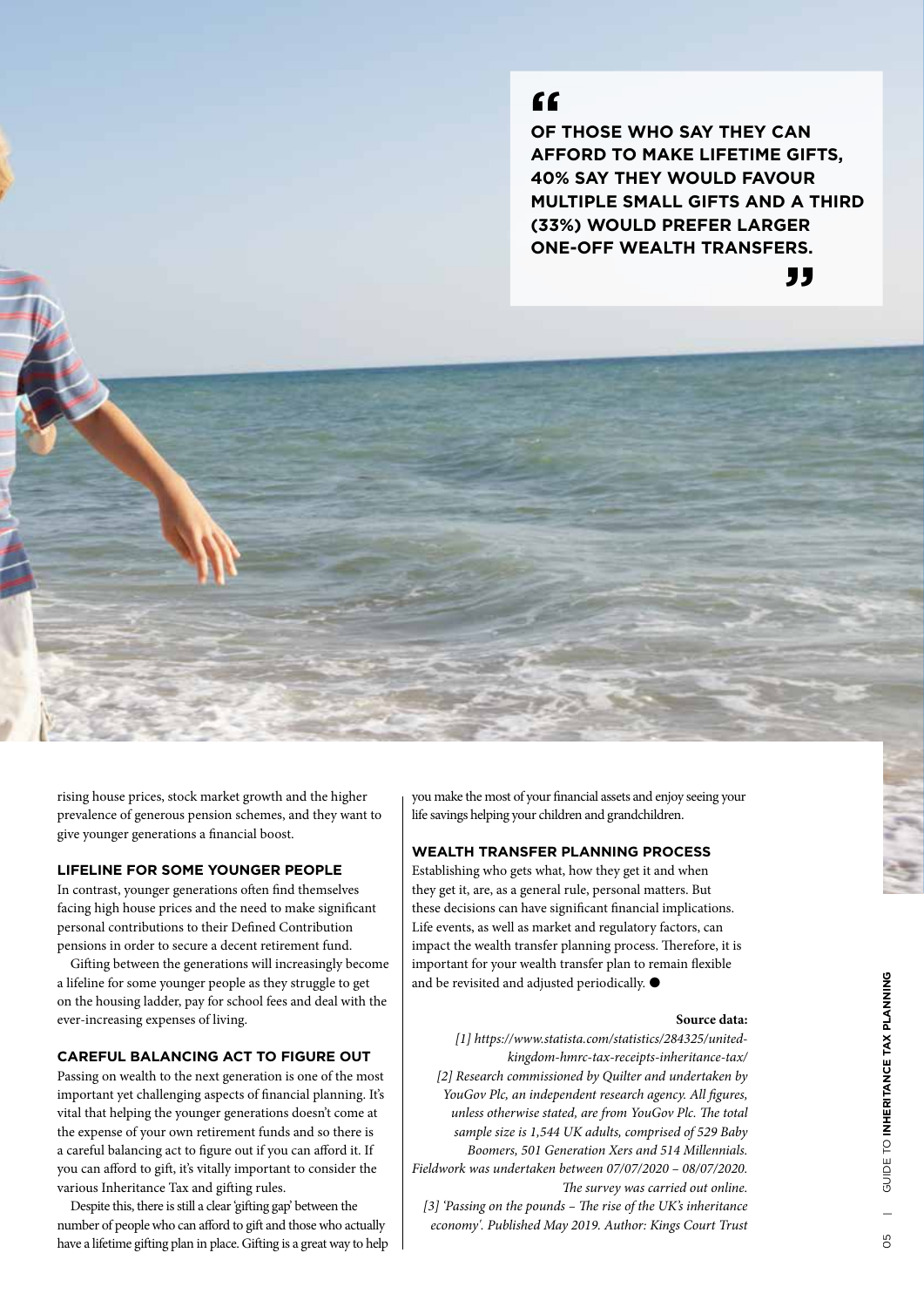# **M A K I N G SUITABLE PLANS**

# *Organise how much you could leave for the people you care about*

Im heritance Tax can cost families thousands of pounds<br>but there are various ways to legally avoid paying this<br>tax. Without making suitable plans, your loved ones<br>could face a tax bill of 40% on the value of everything you nheritance Tax can cost families thousands of pounds but there are various ways to legally avoid paying this tax. Without making suitable plans, your loved ones own above a certain threshold.

Whether you have earned your wealth, inherited it or made shrewd investments, you will want to ensure that as little of it as possible ends up in the hands of the taxman and that it can be enjoyed by you, your family and your intended beneficiaries.

If you pass away and don't have provision in place to preserve and protect your assets, then your family may end up spending a substantial amount of time and money battling over your wealth.

This process of dividing up your assets could become complicated. Estate planning gives you control over what happens to your assets when you pass away. It is a fundamental part of financial planning, no matter how much wealth you have accumulated.

Not only does an estate plan help to ensure that those who are important to you will be taken care of when you're no longer around, but it can also help ensure that assets are transferred in an orderly manner, and that Inheritance Tax liabilities are minimised.

The process involves developing a clear plan that details how you would like all of your wealth and property to be distributed after your death. It involves putting documentation in place to ensure that your assets are transferred in line with your wishes.

Your estate consists of everything you own. This includes savings, investments, pensions, property, life insurance (not written in an appropriate trust) and personal possessions. Debts and liabilities are subtracted from the total value of all assets.

# **WHAT TO CONSIDER WHEN DEVELOPING AN EFFECTIVE PLAN FOR THE FUTURE**

# **WRITE A WILL**

One of the most important components of an estate plan is a Will. First and foremost, a Will puts you in control. You choose who will benefit from your estate and what they are entitled to. You also decide who will administer your affairs after your death.

If you don't make a Will, the intestacy rules will decide who benefits from your estate – and that can produce undesirable results. The law also sets a hierarchy of who is able to handle your financial affairs after death, and that can lead to problems if the person is not suitable because of age, health, geographical location, or for any other reason.

#### **MAKE A LASTING POWER OF ATTORNEY**

A Lasting Power of Attorney (LPA) can be made for Property and Financial Affairs, as well as Health and Welfare. These documents can be put in place at any time, and it is important to consider setting them up, no matter what age you are.

An LPA sets out your wishes as to who should assist you in relation to your property and financial affairs and your health and welfare. You can control who deals with these and set out any limitations and guidance.

## **PLAN FOR INHERITANCE TAX**

Once the Will and the LPA are sorted, the next step is to think about Inheritance Tax planning. Whenever someone dies, the value of their estate may become liable for Inheritance Tax. If you are domiciled in the UK, your estate includes everything you own, including your home and certain trusts in which you may have an interest.

Inheritance Tax is potentially charged at a rate of 40% on the value of everything you own above the Nil-Rate Band (NRB) threshold. The Nil-Rate Band is the value of your estate that is not chargeable to UK Inheritance Tax.

#### **GIFT ASSETS WHILE YOU'RE ALIVE**

The amount is set by the government and is currently £325,000, which is frozen until 2026. In addition, since 6 April 2017, if you leave your home to direct lineal descendants, the value of your estate before tax is paid will increase with the addition of the Residence Nil-Rate Band (RNRB). For the 2021/22 tax year, the Residence Nil-Rate Band is £175,000.

One thing that's important to remember when developing an estate plan is that the process isn't just about passing on your assets when you die. It's also about analysing your finances now and potentially making the most of your assets while you are still alive. By gifting assets to younger generations while you're still around, you could enjoy seeing the assets put to good use, while simultaneously reducing your Inheritance Tax bill.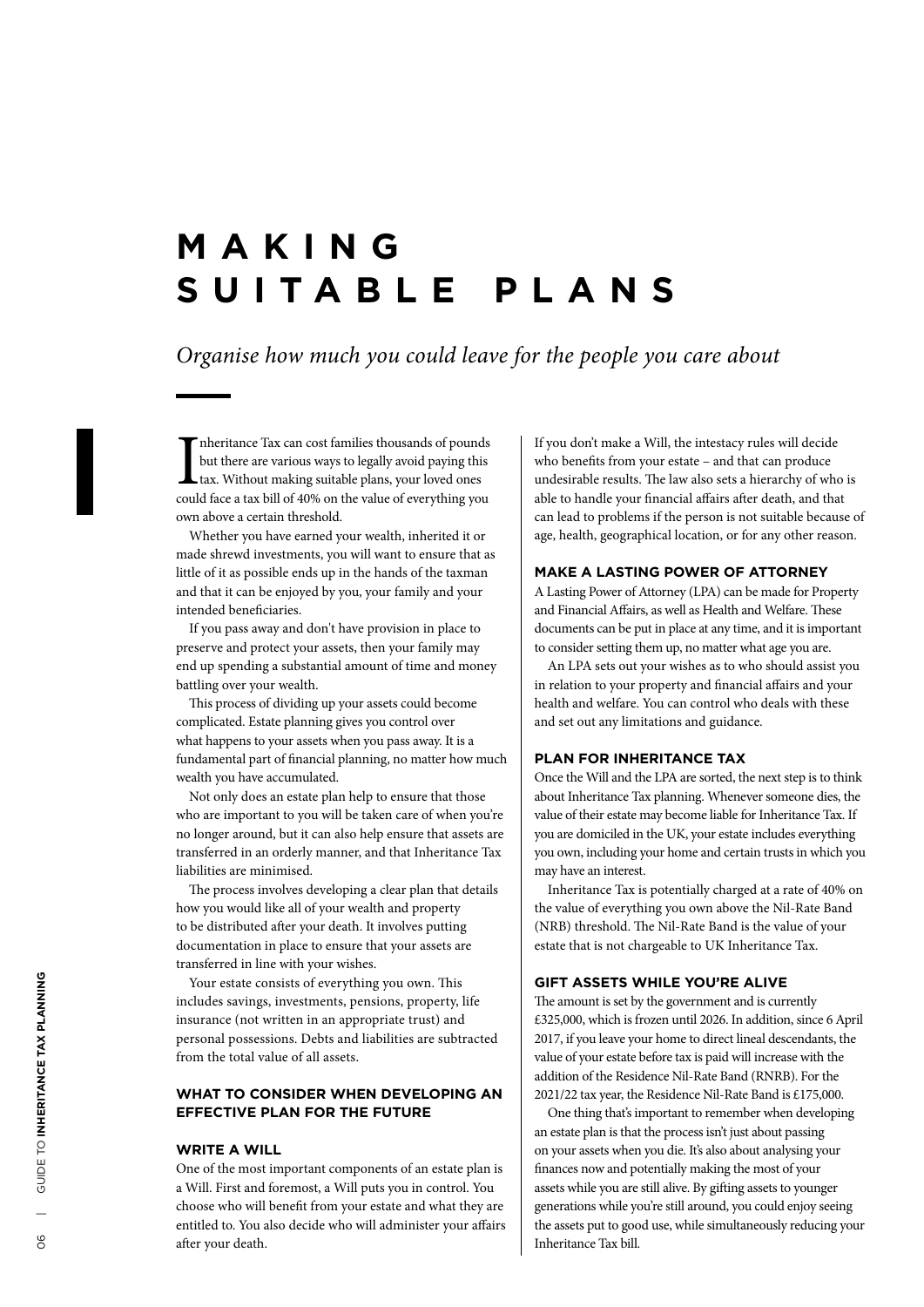

# **MAKE USE OF GIFT ALLOWANCES**

A gift from one individual to another constitutes a Potentially Exempt Transfer (PET) for Inheritance Tax. If you survive for seven years from the date of the gift, no Inheritance Tax arises on the PET.

Each tax year, you can give away £3,000 worth of gifts (your 'annual exemption') tax-free. You can also give away wedding or registered civil partnership gifts up to £1,000 per person (£2,500 for a grandchild and £5,000 for a child). In addition, you can give your children regular sums of money from your income.

You can also give as many gifts of up to £250 to as many individuals as you want, although not to anyone who has already received a gift of your whole £3,000 annual exemption. None of these gifts are subject to Inheritance Tax.

# **INVEST INTO IHT-EXEMPT ASSETS**

For experienced suitable investors, another way to potentially minimise Inheritance Tax liabilities is to invest in Inheritance Tax exempt assets. These schemes are higher risk and are therefore not suitable for all investors, and any investment decisions should always be made with the benefit of professional financial advice.

One example of this is the Enterprise Investment Scheme (EIS). The vast majority of EIS-qualifying investments attract 100% Inheritance Tax relief via Business Relief (BR) because the qualifying trades for EIS purposes are very similar to those which qualify for BR. Qualification for BR is subject to the minimum holding period of two years (from the later of the share issue date and trade commencement).

# **LIFE INSURANCE WITHIN A TRUST**

Writing life insurance in an appropriate Trust is one of the best ways to protect your family's future in the event of your death. Your life insurance policy is a significant asset – and by putting life insurance in Trust, you can manage the way your beneficiaries receive their inheritance.

The proceeds from the policy can be paid directly to your beneficiaries rather than to your legal estate and will therefore not be taken into account when Inheritance Tax is calculated.

# **KEEP WEALTH WITHIN A PENSION**

A defined contribution pension is normally free of Inheritance Tax, unlike many other investments. It is not part of your taxable estate. Keeping your pension wealth within your pension fund and passing it down to future generations can be very tax-efficient estate planning.

If you die before 75, your pension will be passed on tax-free. However, if you die after 75, your beneficiaries will pay tax on the proceeds at their highest income tax rate. Your pension will not be covered by your Will, so you will need to ensure that your pension provider knows who your nominated beneficiaries are.

# **PRESERVED WEALTH FOR FUTURE GENERATIONS**

We all have one thing in common: we can't take our assets with us when we die. If you want to ensure that your wealth is preserved for future generations and passed on efficiently, an estate plan is crucial.  $\bullet$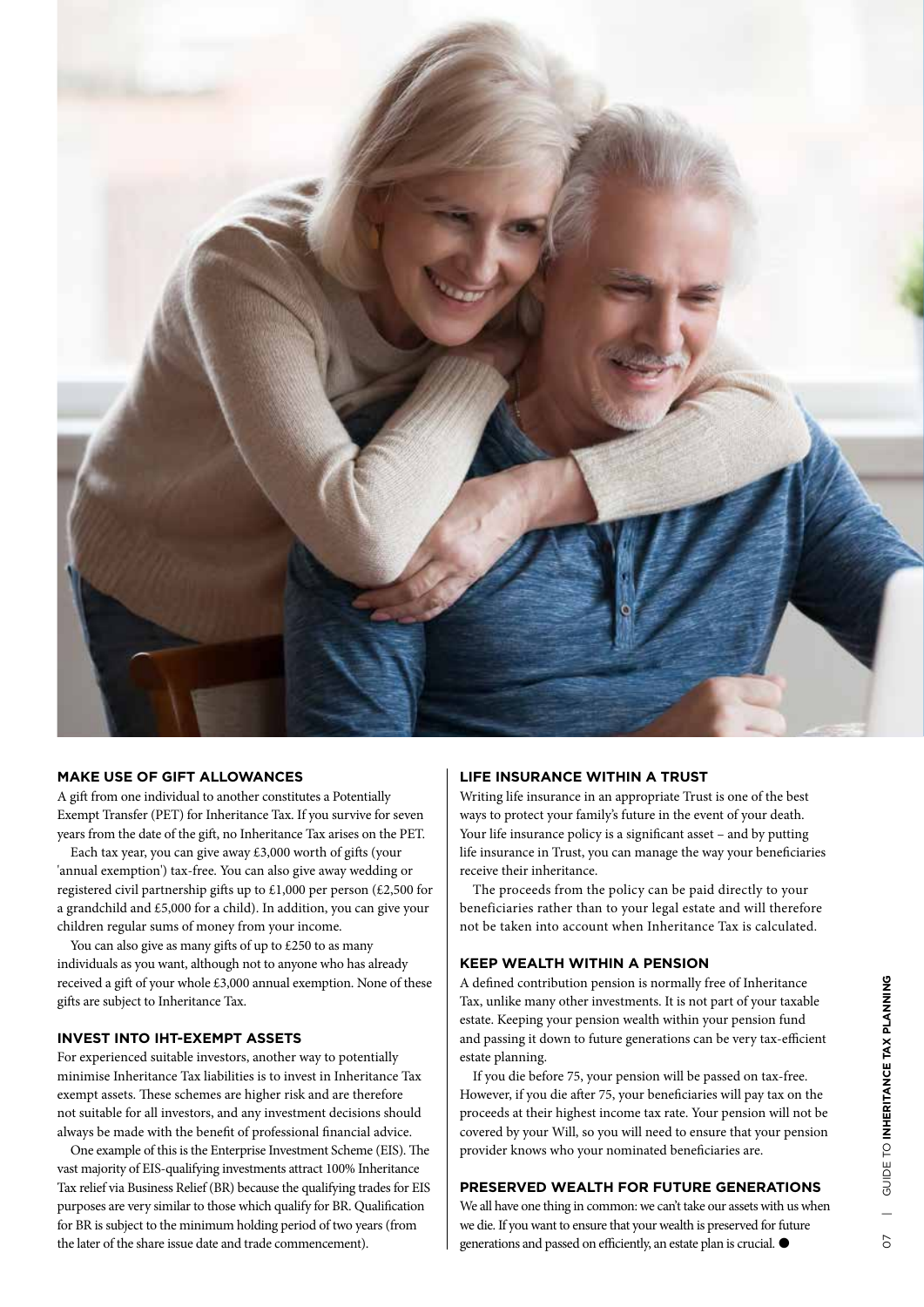# **I N C R E A S E D N E T W O R T H A N D R I S I N G MORTALITY RATES**

*The earlier you put plans in place, the more options you may have*

 $\mathcal T$ ith careful planning it may be possible to reduce significantly the need for your estate to pay Inheritance Tax. We spend a lifetime generating wealth and assets but not many of us ensure that it will be passed to the next generation – our children, grandchildren, nieces, nephews, and so on. Intergenerational wealth transfer is the passage of wealth from one family generation to the next.

It's becoming increasingly important for more people to consider succession planning and intergenerational wealth transfer as part of their financial planning strategy. As the Baby Boomer generation reaches retirement age, we're on the brink of a vast shift in assets, unlike any that we have seen before.

### **WEALTH TRANSFERS**

By 2027, it is expected that wealth transfers will nearly double from the current level of £69 billion, to £115 billion<sup>[1]</sup>, coined as 'The Great Wealth Transfer' of the 21st century.

Intergenerational wealth transfer can be a huge issue for all family members concerned. If done well and executed properly, it can make a real difference to the financial position of the recipients. If misjudged or poorly handled, it can cause enormous issues, conflicts and resentments that are never forgotten nor forgiven.

#### **FINANCIAL IMPLICATIONS**

One aspect that hasn't been widely considered is the impact on other family members, and in particular children, as their parents think about selling their business or retiring from their career, perhaps selling their family home, and starting life in retirement.

It is important that children are prepared to deal with this process, not least so they are aware of the financial implications and how they may be affected. For instance, children may be expecting to receive a certain amount of money from their parents – particularly those who are selling a business – and end up disappointed. Conversely,

they may not be expecting to receive anything, and are therefore not equipped to deal with a windfall.

#### **CONTRIBUTORY FACTORS**

According to the King's Court Trust, £5.5 trillion will move hands in the United Kingdom between now and 2055, with this move set to peak in 2035<sup>[2]</sup>. Why? Well, there are a number of contributory factors that account for this. The two main reasons are increased net worth and rising mortality rates.

For those approaching, or in, retirement, it's important to have frank and open conversations with children about expectations and also whether children have the knowledge and understanding to manage financial matters.

### **APPROACHING RETIREMENT**

This is not an easy exercise, as you may not want to discuss your financial affairs with your children. You may find your children's eyes are opened when they see what their parents have been able to achieve financially. They may even want to know how they can do that themselves and change their own habits.

Everyone works hard to provide for their family, and perhaps even leave them a legacy. However, parents approaching retirement shouldn't feel that their family is solely reliant on them, or that they need to be responsible for their children's financial situation.

## **EXPRESSING WISHES**

A good approach is to help your children establish their own strong financial footing and be ready for intergenerational wealth transfer. For instance, introducing them to your professional advisers can provide comfort that there is someone they can go to for advice.

Having open conversations with your children and expressing wishes and goals will also ensure that your family are all on the same page, which can help reduce potential conflict later when managing intergenerational wealth transfer.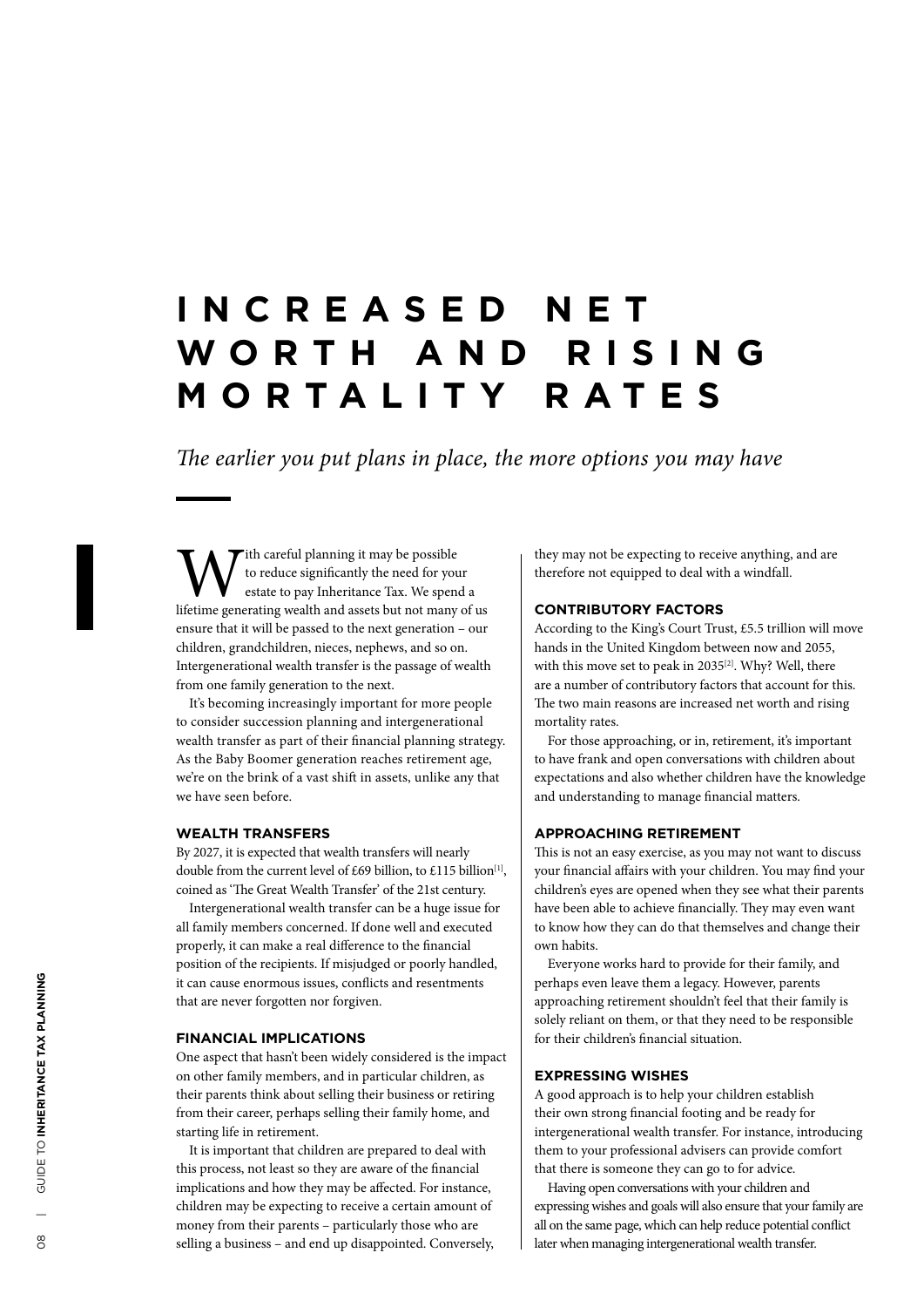

- $\blacksquare$  When did wealth enter my life and how do I think this timing influences my values and family relationships?
- $\blacksquare$  What impact does affluence have on my life and the lives of my next generation?
- $\blacksquare$  What was the key to my success in creating wealth and how might telling this story to my future generation be helpful?
- What is my biggest concern in raising my children or grandchildren with affluence?
- $\blacksquare$  What conversations (if any) did I have with my parents about money and wealth growing up?
- How did my parents prepare me to receive wealth?
- What lessons did I learn from my parents about money and finance that I would like to pass on to my heirs?
- n What family values would I like to pass down to the next generation and how do I plan on communicating this family legacy?
- What concerns do I have about my adult children when it comes to inheriting and managing the family wealth?
- How can I help prepare my beneficiaries to receive wealth and carry on our family legacy?

### **BETWEEN GENERATIONS**

Despite the vast amount of wealth likely to be passed down between generations, those in line for inheritance could end up being overreliant on their expected windfall. The key will be to ensure younger generations are able to get involved and understand how to handle the wealth they will be inheriting, as well as being able to make good decisions about the wealth that they generate themselves.

You need to consider who will receive what and whether you want to pass your wealth during your lifetime or on death. These decisions then need to be balanced by the tax implications of any proposed planning. This is especially important at what can be a highly stressful time. By making advanced preparations, the burden of filing complicated Inheritance Tax returns can be reduced. It's worth noting that UK Inheritance Tax receipts exceed £3 billion from 17,900 estates in 2019<sup>[3]</sup>.  $\bullet$ 

### **Source data:**

*[1] Kings Court Trust, 'Passing on the Pounds – The rise of the UK's inheritance economy'. [2] Resolution Foundation, Intergenerational Commission. 'The million dollar be-question'. [3] Prudential 2019.*

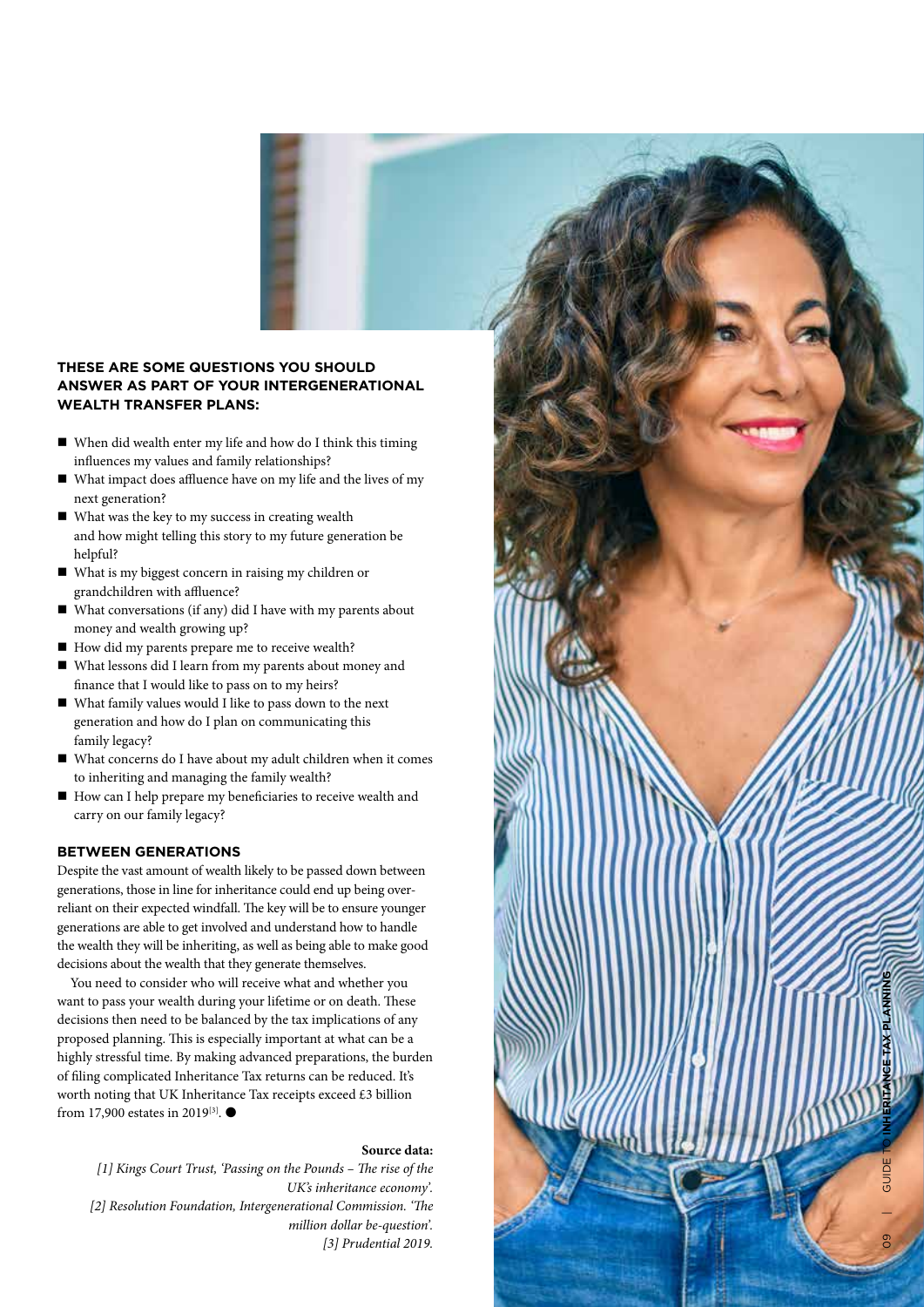# **M O R E F A M I L I E S S U B J E C T T O INHERITANCE TAX**

*Balancing your plan with other financial priorities is key*

**M** aking provision for Inheritance Tax needs<br>to be in balance with the plan for your other<br>planning could save a family a potential Inheritance Tax to be in balance with the plan for your other financial priorities. Effective estate preservation bill amounting to hundreds of thousands of pounds.

Inheritance Tax was introduced in 1986. It replaced Capital Transfer Tax, which had been in force since 1975 as a successor to Estate Duty.

Inheritance Tax planning has become more important than ever, following the government's decision to freeze the £325,000 lifetime exemption, with inflation eroding its value every year and subjecting more families to Inheritance Tax.

# **AUTOMATIC RIGHTS**

Inheritance Tax is usually payable on death. When a person dies, their assets form their estate. Any part of an estate that is left to a spouse or registered civil partner will be exempt from Inheritance Tax. The exception is if a spouse or registered civil partner is domiciled outside the UK. Unmarried partners, no matter how long-standing, have no automatic rights under the Inheritance Tax rules.

However, there are steps people can take to reduce the amount of money their beneficiaries have to pay if Inheritance Tax affects them. Where a person's estate is left to someone other than a spouse or registered civil partner (i.e. to a non-exempt beneficiary), Inheritance Tax will be payable on the amount that exceeds the £325,000 Nil-Rate Band (NRB) threshold. The threshold is currently frozen at £325,000 until the tax year 2021/22.

### **DECEASED SPOUSE**

Every individual is entitled to a NRB (that is, every individual is entitled to leave an amount of their estate up to the value of the NRB threshold to a non-exempt beneficiary without incurring Inheritance Tax). If a widow or widower of the deceased spouse has not used their entire NRB, the NRB applicable at the time of death can be increased by the percentage of the NRB unused on the death of the deceased spouse, provided the executors make the necessary elections within two years of your death.

To calculate the total amount of Inheritance Tax payable on a person's death, gifts made during their lifetime that are not exempt transfers must also be taken into account. Where the total amount of non-exempt gifts made within seven years of death plus the value of the element of the estate left to non-exempt beneficiaries exceeds the nil-rate threshold, Inheritance Tax is payable at 40% on the amount exceeding the threshold.

# **TAPERED AWAY**

This percentage reduces to 36% if the estate qualifies for a reduced rate as a result of a charity bequest. In some circumstances, Inheritance Tax can also become payable on the lifetime gifts themselves – although gifts made between three and seven years before death could qualify for taper relief, which reduces the amount of Inheritance Tax payable.

From 6 April 2017, an Inheritance Tax Residence Nil-Rate Band (RNRB) was introduced in addition to the standard NRB. It's worth currently up to £175,000 for the 2021/22 tax year. It starts to be tapered away if an Inheritance Tax estate is worth more than £2 million on death.

#### **RESIDENTIAL PROPERTY**

Unlike the standard NRB, it's only available for transfers on death. It's normally available if a person leaves a residential property that they've occupied as their home outright to direct descendants.

It might also apply if the person sold their home or downsized from 8 July 2015 onwards. If spouses or registered civil partners don't use the RNRB on first death – even if this was before 6 April 2017 – there are transferability options on the second death.

# **PERSONAL REPRESENTATIVES**

Executors or legal personal representatives typically have six months from the end of the month of death to pay any Inheritance Tax due. The estate can't pay out to the beneficiaries until this is done. The exception is any property, land or certain types of shares where the Inheritance Tax can be paid in instalments. Beneficiaries then have up to ten years to pay the tax owing, plus interest.  $\bullet$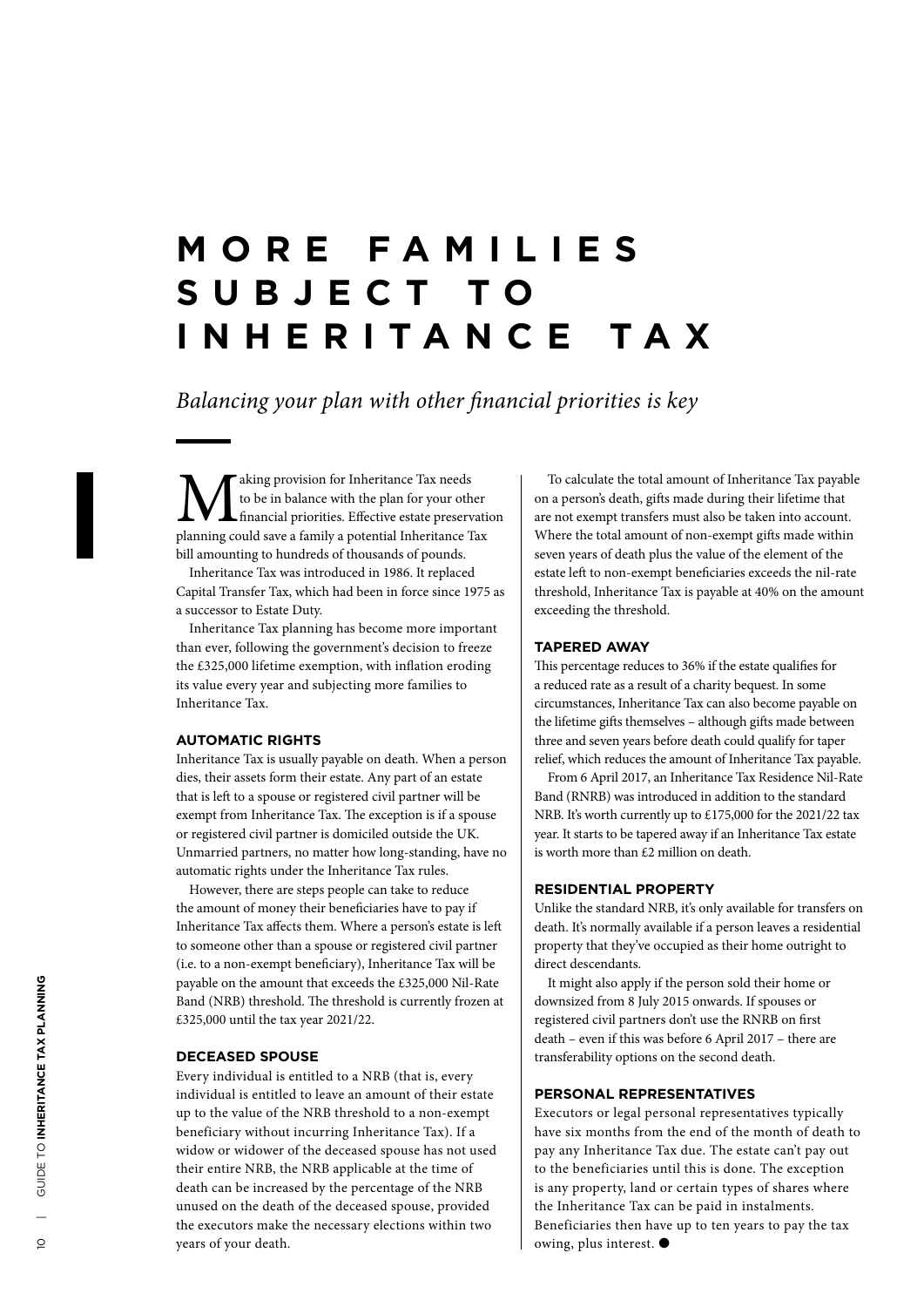

# **MAKING A WILL**

*Three in five UK adults have not made provision*

I<sub>w</sub> t's important to make sure that after you die, your assets and possessions go to the people and organisations you choose, such as family members and charities you want to support. Wills and Inheritance Tax planning more broadly are sensitive subjects for households across the UK and are often thought of as slightly taboo topics. However, the global coronavirus (COVID-19) pandemic has focused minds and given us space to think.

And it seems that it's prompted more people to take action, from making changes to existing Wills to encouraging them to think about writing one for the first time. But worryingly, three in five (59%) UK adults have not written a Will, new research $[1]$  reveals.

This equates to 31 million people, whose property, financial and other assets could be left to someone they have not chosen when they die. Of those who have not written a Will yet, 22% are over the age of 75 and 39% are aged 65-74. Worryingly, a third (32%) of those aged 75+ haven't even started thinking about writing a Will yet.

# **STARTED THINKING ABOUT WRITING A WILL**

Since the start of lockdown, those aged between 25-34 have, however, started the Will writing process or made changes to their existing one. During this period, a fifth (21%) of 25-34-year-olds started thinking about writing a Will for the first time and one in ten (12%) wrote one. A further 30% updated an existing Will.

Respondents were also asked if they had a Lasting Power of Attorney (LPA) in place yet, finding that just 12% of UK adults had an LPA in place before the COVID-19 lockdown. However, 6% said they had engaged a legal professional or the Office of the Public Guardian during the pandemic to put an LPA in place.

# **TYPES OF LASTING POWER OF ATTORNEY**

# **HEALTH AND WELFARE LPAS**

A Health and Welfare LPA allows you to appoint an Attorney to make decisions about matters such as:

- Your medical care
- $\blacksquare$  Where you live
- Your daily routine, such as what you eat and what you wear
- Whom you have contact with
- $\blacksquare$  Whether you have life-sustaining treatment although only if you have given express permission

#### **PROPERTY AND FINANCIAL AFFAIRS LPAS**

A Property and Financial Affairs LPA gives your Attorney the power to do things such as:

- Buy and sell your property
- $\blacksquare$  Pay your bills
- Collect your pension or benefits
- $\blacksquare$  Manage your bank accounts

# **EMOTIONAL AND FINANCIAL PRESSURE**

A Will can provide peace of mind that not only will the correct beneficiaries benefit from any estate distribution, but also that it is done as efficiently as possible. But only 13% of UK adults have written a living Will, which is used to provide advanced decisions on refusing medical treatments if you become terminally ill or lose the ability to make decisions around medical treatment yourself. A further 6% said they had made a living Will, now more commonly called an 'advance decision.'

While no one likes to think about their own mortality, getting your house in order by having the right legal instructions can take away much of the emotional and financial pressure at a very difficult time. Taking the first step is always the most difficult but puts you as the benefactor in the driving seat.

### **ESPECIALLY IMPORTANT IF YOU HAVE CHILDREN**

A Will can help reduce the amount of Inheritance Tax that might be payable on the value of the property and money you leave behind. Writing a Will is especially important if you have children or other family who depend on you financially, or if you want to leave something to people outside your immediate family.

If you die without a valid Will, you will be dying intestate and your estate will pass to those entitled under the intestacy rules. Under the intestacy rules, your estate could pass to unintended beneficiaries and leave your loved ones in a very difficult situation at an already emotionally challenging time.  $\bullet$ 

```
Source data: 
[1] Research from Canada Life 25/09/20
```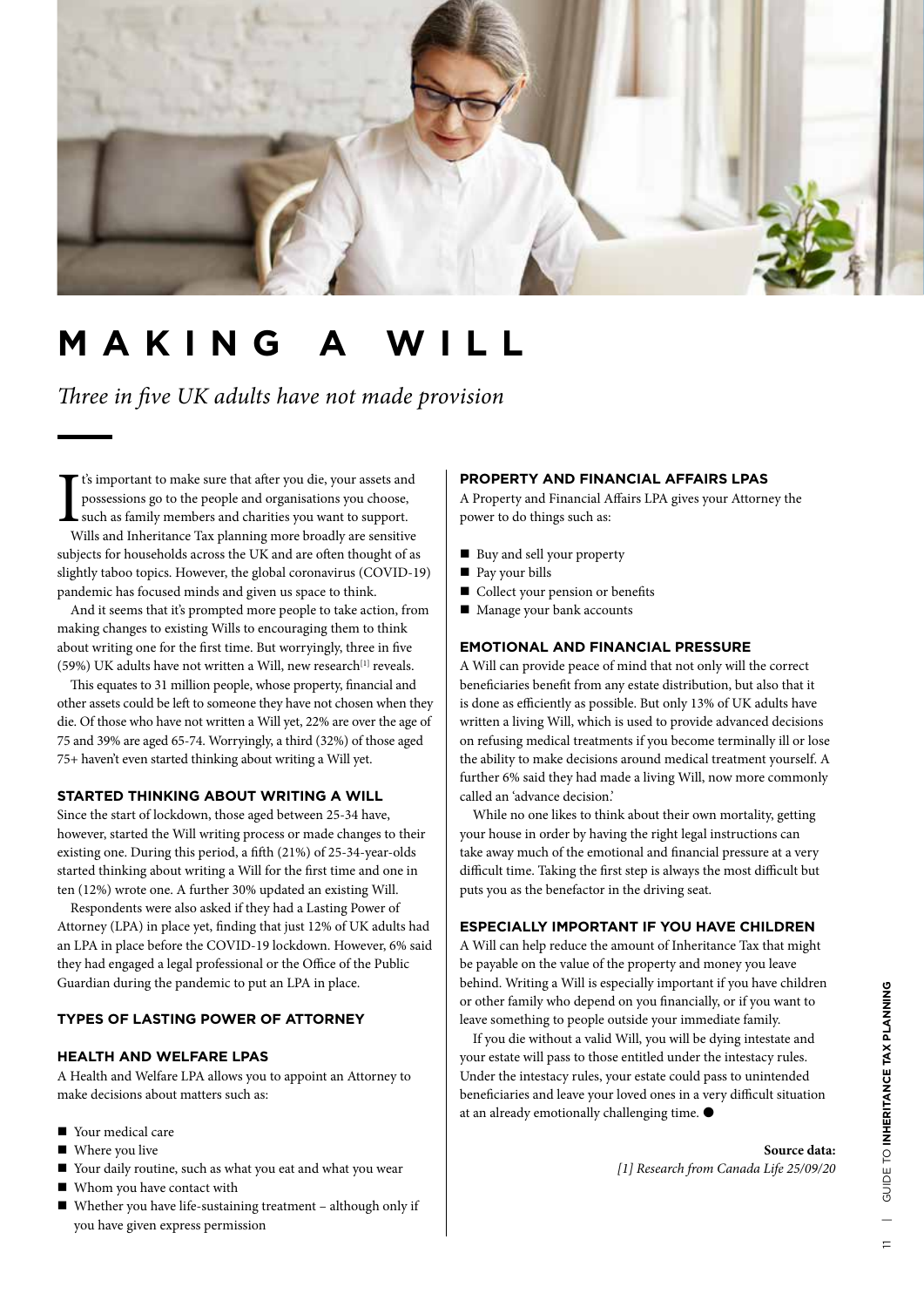# **I N H E R I T A N C E T A X R E S I D E N C E NIL-RATE BAND**

*Passing on your wealth in the right way is key for its preservation*

The introduction of the<br>Residence Nil-Rate Ba<br>(RNRB) has made it easy<br>for some individuals to pass or Residence Nil-Rate Band (RNRB) has made it easier for some individuals to pass on the family home. The rise in property prices throughout the UK means that even those with modest assets may exceed the £325,000 Nil-Rate Band (NRB) for Inheritance Tax.

On 6 April 2017 the RNRB band came into effect. It provides an additional nil-rate band where an individual dies after 6 April 2017, owning a residence which they leave to direct descendants.

During the 2021/22 tax year the maximum RNRB available is £175,000. Just like the standard NRB, any unused RNRB on the first death of a married couple or registered civil partners has the potential to be transferable even if the first death occurred before 6 April 2017. However, the RNRB does come with conditions and so may not be available or available in full to everyone.

The current legislation requires the NRB, RNRB and threshold for the RNRB taper to increase in line with the Consumer Prices Index (CPI) in each year from 2021/22.

### **TAXABLE ESTATE**

The RNRB is set against the taxable value of the deceased's estate – not just the value of the property. Unlike the existing NRB, it doesn't apply to transfers made during an individual's lifetime. For married couples and registered civil partners, any unused RNRB can be claimed by the surviving spouse's or registered civil partner's personal representatives to provide a reduction against their taxable estate.

Where an estate is valued at more than £2 million, the RNRB will be progressively reduced by £1 for every £2 that the value of the estate exceeds the threshold. Special provisions apply

where an individual has downsized to a lower value property or no longer owns a home when they die.

# **LIFETIME GIFTS**

In determining whether the £2 million threshold is breached, it is necessary to ignore reliefs and exemptions. This means that business relief and agricultural relief are ignored when determining the value of the estate for the RNRB, even though they are taken into account to calculate the liability to Inheritance Tax.

As the £2 million is based on the value of the assets owned at the time of death, it does not include any lifetime gifts made by the deceased, even if they were made within seven years of death and are included in the Inheritance Tax calculation.

## **DIRECT DESCENDANTS**

The £2 million threshold is frozen until 5 April 2021, after which, like the standard NRB and Inheritance Tax RNRB, it will increase in line with CPI. In the 2021/22 tax year, estates of £2.35 million or greater will not benefit from an RNRB.

The amount of RNRB available to be set against an estate will be the lower of the value of the home, or share, that's inherited by direct descendants and the maximum RNRB available when the individual died.

# **DECEASED SPOUSE**

Where the value of the property is lower than the maximum RNRB, the unused allowance can't be offset against other assets in the estate but can be transferred to a deceased spouse or registered civil partner's estate when they die, having left a residence to their direct descendants.

A surviving spouse or registered civil partner's personal representatives may claim any unused RNRB available from the estate of the first spouse or registered civil partner to die.

#### **RESIDENTIAL INTEREST**

This is subject to the second death occurring on or after 6 April 2017 and the survivor passing a residence they own to their direct descendants. This can be any home they've lived in – there's no requirement for them to have owned or inherited it from their late spouse or registered civil partner.

In order to pass on a qualifying residential interest and use the Inheritance Tax RNRB, the property needs to be 'closely inherited'. This means that the property must be passed to direct descendants.

#### **SPECIAL GUARDIAN**

For these purposes, direct descendants are lineal descendants of the deceased – children, grandchildren and any remoter descendants together with their spouses or registered civil partners, including their widow, widower or surviving registered civil partner. Also included are a step, adopted or fostered child of the deceased, or a child to which the deceased was appointed as a guardian or a special guardian when the child was under 18.

Direct descendant doesn't include nephews, nieces, siblings and other relatives. If an individual, a married couple or registered civil partners do not have any direct descendants that qualify, they will be unable to use the RNRB.

# **DEEMED RESIDENCE**

The facility to claim unused RNRB applies regardless of when the first death occurred – if this was before it was introduced, then 100% of a deemed RNRB of £175,000 can be claimed, unless the value of the first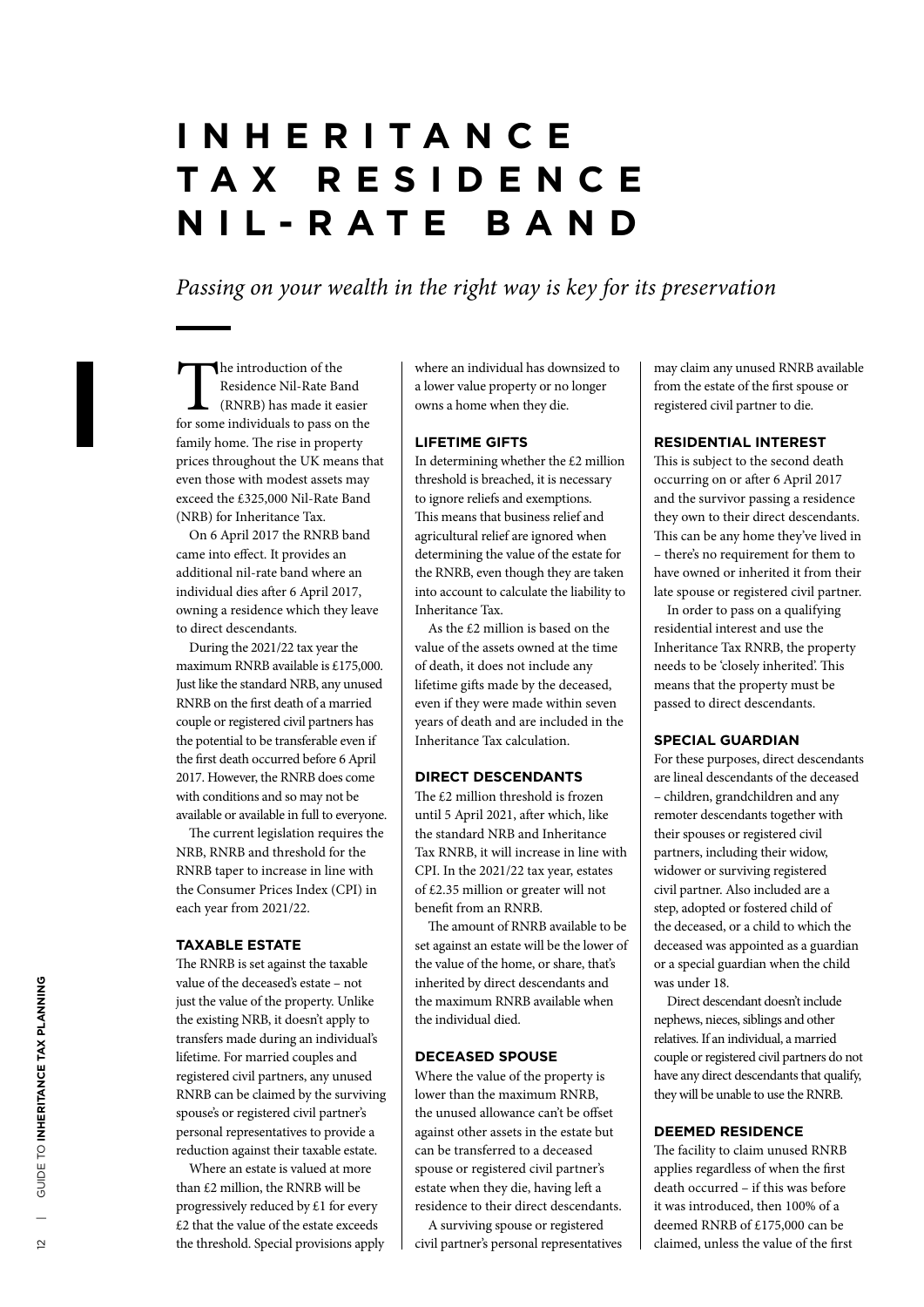spouse or registered civil partner's estate exceeded £2 million, and tapering of the RNRB applies.

The unused RNRB is represented as a percentage of the maximum RNRB that was available on first death – meaning the amount available against the survivor's estate will benefit from subsequent increases in the RNRB.

#### **DEED OF VARIATION**

The transferable amount is capped at 100% – claims for unused RNRB from more than one spouse or registered civil partner are possible but in total can't be more than 100% of the maximum available amount.

Under the RNRB provisions, direct descendants inherit a home that's left to them which becomes part of their estate. This could be under the provisions of the deceased's Will, under the rules of intestacy or by some other legal means as a result of the person's death – for example, under a deed of variation.

### **MAIN RESIDENCE**

The RNRB applies to a property that's included in the deceased's estate and one in which they have lived. It needn't be their main residence, and no minimum occupation period applies. If an individual has owned more than one home, their personal representatives can elect which one should qualify for RNRB.

The open market value of the property will be used less any liabilities secured against it, such as a mortgage. Where only a share of the home is left to direct descendants, the value and RNRB is apportioned.

#### **COMPLEX AREA**

A home may already be held in Trust when an individual dies or it may be transferred into Trust upon their death. Whether the RNRB will be available in these circumstances will depend on the type of Trust, as this will determine whether the home is included in the deceased's estate,



and also whether direct descendants are treated as inheriting the property.

This is a complex area, and HM Revenue & Customs provides only general guidance, with a recommendation that a solicitor or Trust specialist should be consulted to discuss whether the RNRB applies.

#### **DOWNSIZING ADDITION**

Estates that don't qualify for the full amount of RNRB may be entitled to an additional amount of RNRB – a downsizing addition if the following conditions apply: the deceased disposed of a former home and either downsized to a less valuable home or ceased to own a home on or after 8 July 2015; the former home would have qualified for the RNRB if it had been held until death; and at least some of the estate is inherited by direct descendants.

The downsizing addition will generally represent the amount of 'lost' RNRB that could have applied if the individual had

died when they owned the more valuable property. However, it won't apply where the value of the replacement home they own when they die is worth more than the maximum available RNRB. It's also limited by the value of other assets left to direct descendants.

# **PLANNING TECHNIQUES**

The downsizing addition can also apply where an individual hasn't replaced a home they previously disposed of – provided they leave other assets to direct descendants on their death. The deceased's personal representatives must make a claim for the downsizing addition within two years of the end of the month in which the individual died.

Different planning techniques are available to address a potential Inheritance Tax liability, and these can be incorporated into the financial arrangements of any individual whose estate is likely to exceed the threshold.  $\bullet$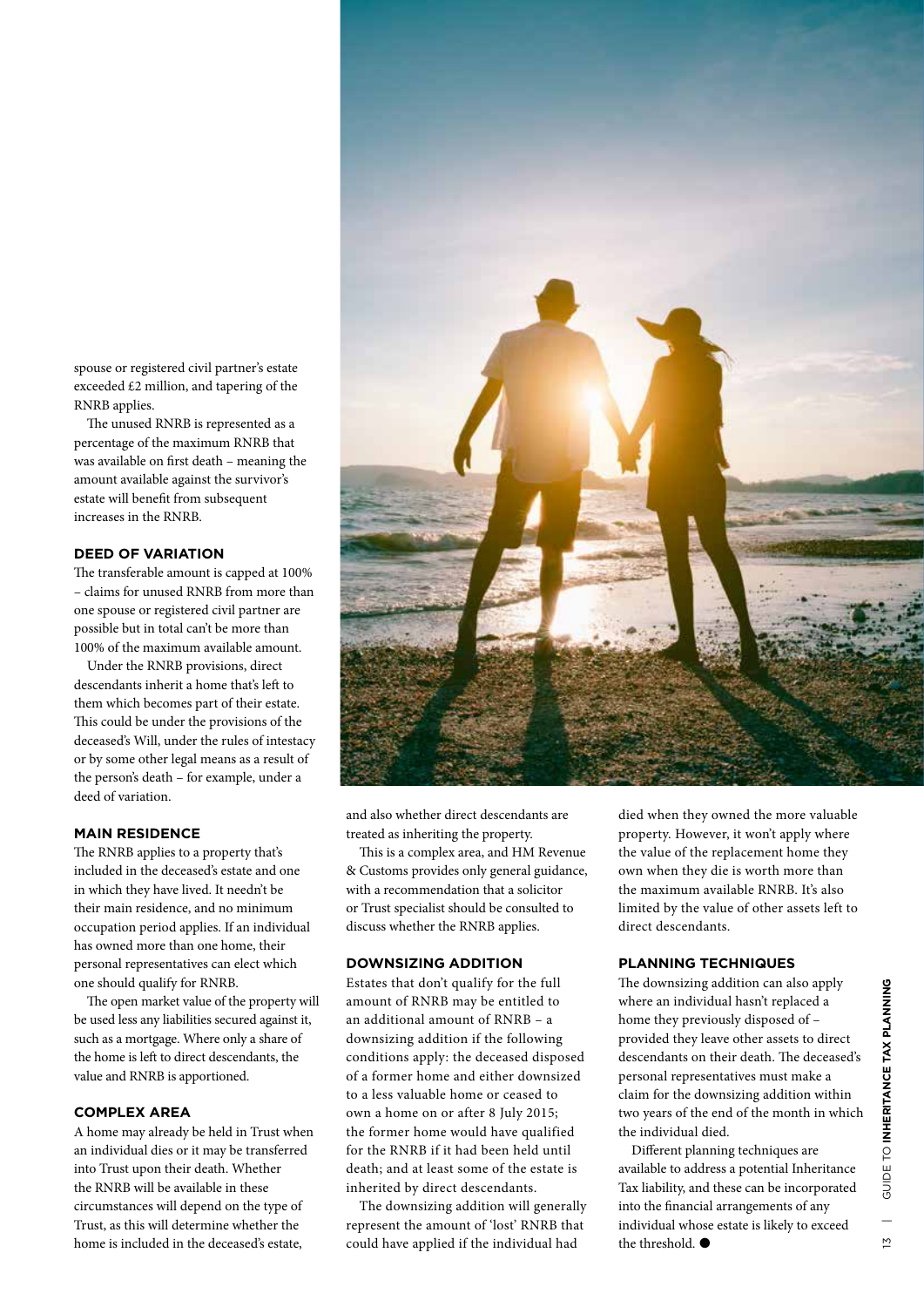# **LIFETIME TRANSFERS**

*Giving away money from your estate to reduce your Inheritance Tax bill*

Im heritance Tax exemptions can be achieved by n of making certain exempt transfers, which apply number of cases including wedding gifts, life ass premiums, gifts to your family and charitable giving. nheritance Tax exemptions can be achieved by means of making certain exempt transfers, which apply in a number of cases including wedding gifts, life assurance

If appropriate, you can transfer some of your assets while you're alive – these are known as lifetime transfers. Whilst we are all free to do this whenever we want, it is important to be aware of the potential implications of such gifts with regard to Inheritance Tax. The two main types are 'potentially exempt transfers' and 'chargeable lifetime transfers'.

#### **EXEMPT TRANSFERS**

Potentially exempt transfers are lifetime gifts made directly to other individuals, which includes gifts to Bare Trusts. A similar lifetime gift made to most other types of Trust is a chargeable lifetime transfer. These rules apply to nonexempt transfers: gifts to a spouse are exempt, so are not subject to Inheritance Tax.

Where a potentially exempt transfer fails to satisfy the conditions to remain exempt – because the person who made the gift died within seven years – its value will form part of their estate. Survival for at least seven years, on the other hand, ensures full exemption from Inheritance Tax. A chargeable lifetime transfer is not conditionally exempt from Inheritance Tax. If it is covered by the Nil-Rate Band (NRB) and the transferor survives at least seven years, it will not attract a tax liability, but it could still impact on other chargeable transfers.

### **SEVEN YEARS**

Chargeable lifetime transfers that exceed the available NRB when they are made result in a lifetime Inheritance Tax liability. Failure to survive for seven years results in the value of the chargeable lifetime transfers being included in the estate. If the chargeable lifetime transfers are subject to further Inheritance Tax on death, a credit is given for any lifetime Inheritance Tax paid.

Following a gift to an individual or a Bare Trust (a basic Trust in which the beneficiary has the absolute right to the capital and assets within the Trust, as well as the income generated from these assets), there are two potential outcomes: survival for seven years or more, and death before then. The former results in the potentially exempt transfer becoming fully exempt and no longer figuring in the Inheritance Tax assessment. In other case, the amount transferred less any Inheritance Tax exemptions is 'notionally' returned to the estate.

#### **TAX CONSEQUENCES**

Anyone utilising potentially exempt transfers for tax migration purposes, therefore, should consider the consequences of failing to survive for seven years. Such an assessment will involve balancing the likelihood of surviving for seven years against the tax consequences of death within that period.

Failure to survive for the required seven-year period results in the full value of the potentially exempt transfers being notionally included within the estate; survival beyond then means nothing is included. It is taper relief

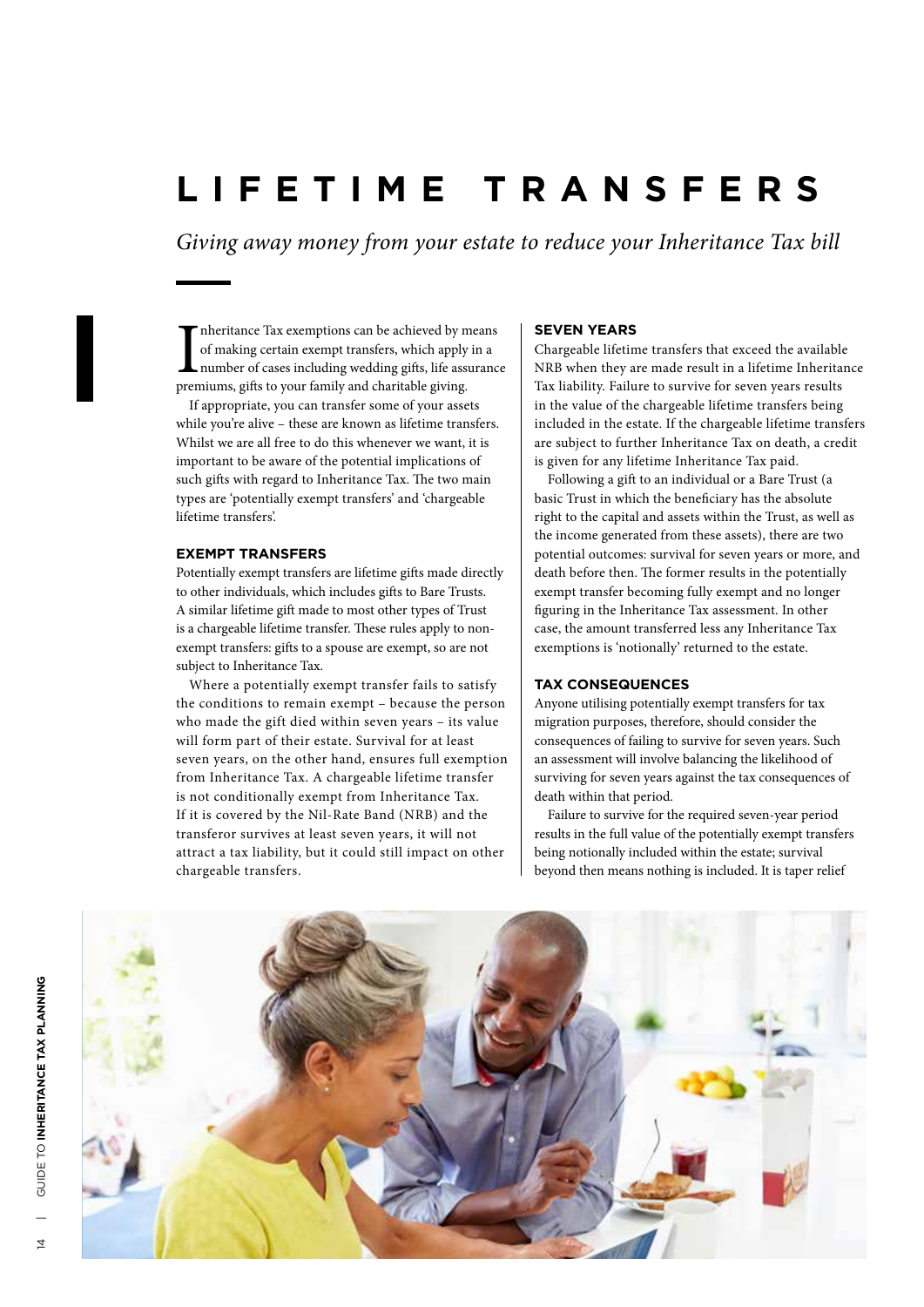which reduces the Inheritance Tax liability (not the value transferred) on the failed potentially exempt transfers after the full value has been returned to the estate.

# **EARLIER TRANSFERS**

The value of the potentially exempt transfers is never tapered. The recipient of the failed potentially exempt transfers is liable for the Inheritance Tax due on the gift itself and benefits from any taper relief. The Inheritance Tax due on the potentially exempt transfers is deducted from the total Inheritance Tax bill, and the estate is liable for the balance.

Lifetime transfers are dealt with in chronological order upon death; earlier transfers are dealt with in priority to later ones, all of which are considered before the death estate. If a lifetime transfer is subject to Inheritance Tax because the NRB is not sufficient to cover it, the next step is to determine whether taper relief can reduce the tax bill for the recipient of the potentially exempt transfers.

# **SLIDING SCALE**

The amount of Inheritance Tax payable is not static over the seven years prior to death. Rather, it is reduced according to a sliding scale dependant on the passage of time from the giving of the gift to the individual's death.

No relief is available if death is within three years of the lifetime transfer. For survival for between three and seven years, taper relief at the following rates is available.

### **TAPER RELIEF**

The rate of Inheritance Tax gradually reduces over the seven-year period – this is called taper relief. It works like this:

*\*How long ago was the gift made? \*\*How much is the tax reduced?*

| $*0-3$ years | **No reduction |
|--------------|----------------|
| 3-4 years    | 20%            |
| 4-5 years    | 40%            |
| 5-6 years    | 60%            |
| 6-7 years    | 80%            |

# **MORE THAN 7 YEARS NO TAX TO PAY**

It's important to remember that taper relief only applies to the amount of tax the recipient pays on the value of the gift above the NRB. The rest of your estate will be charged with the full rate of Inheritance Tax – usually 40%.

# **DONOR PAYS**

The tax treatment of chargeable lifetime transfers has some similarities to potentially exempt transfers but with a number of differences. When a chargeable lifetime transfer is made, it is assessed against the donor's NRB. If there is an excess above the NRB, it is taxed at 20% if the recipient pays the tax or 25% if the donor pays the tax.

The same seven-year rule that applies to potentially exempt transfers then applies. Failure to survive to the end of this period results in Inheritance Tax becoming due on the chargeable lifetime transfers, payable by the recipient. The tax rate is the usual 40% on amounts in excess of the NRB, but taper relief can reduce the tax bill, and credit is given for any lifetime tax paid.

### **GIFT OF CAPITAL**

The seven-year rules that apply to potentially exempt transfers and chargeable lifetime transfers could increase the Inheritance Tax bill for those who fail to survive for long enough after making a gift of capital.

If Inheritance Tax is due in respect of a failed potentially exempt transfer, it is payable by the recipient. If Inheritance Tax is due in respect of a chargeable lifetime transfer on death, it is payable by the trustees. Any remaining Inheritance Tax is payable by the estate.

# **APPROPRIATE TRUST**

The Inheritance Tax difference can be calculated and covered by a level or decreasing term assurance policy written in an appropriate Trust for the benefit of whoever will be affected by the Inheritance Tax liability and in order to keep the proceeds out of the settlor's Inheritance Tax estate. Which is more suitable and the level of cover required will depend on the circumstances. If the potentially exempt transfers or chargeable lifetime transfers are within the NRB, taper relief will not apply.

However, this does not mean that no cover is required. Death within seven years will result in the full value of the

transfer being included in the estate, with the knock-on effect that other estate assets up to the value of the potentially exempt transfers or chargeable lifetime transfers could suffer tax that they would have avoided had the donor survived for seven years.

# **ESTATE LEGATEES**

A seven-year level term policy could be the most appropriate type of policy in this situation. Any additional Inheritance Tax is payable by the estate, so a Trust for the benefit of the estate legatees will normally be required.

Where the potentially exempt transfers or chargeable lifetime transfers exceed the NRB, the tapered Inheritance Tax liability that will result from death after the potentially exempt transfers or chargeable lifetime transfers are made can be estimated.

## **'GIFT INTER VIVOS'**

A special form of 'gift inter vivos' (a life assurance policy that provides a lump sum to cover the potential Inheritance Tax liability that could arise if the donor of a gift dies within seven years of making the gift) is put in place (written in an appropriate Trust) to cover the gradually declining tax liability that may fall on the recipient of the gift.

Trustees might want to use a life of another policy to cover a potential liability. Taper relief only applies to the tax: the full value of the gift is included within the estate, which in this situation will use up the NRB that becomes available to the rest of the estate after seven years.

### **WHOLE OF LIFE COVER**

Therefore, the estate itself will also be liable to additional Inheritance Tax on death within seven years, and depending on the circumstances, a separate level term policy written in an appropriate trust for the estate legatees might also be required.

Where an Inheritance Tax liability continues after any potentially exempt transfers or chargeable lifetime transfers have dropped out of account, whole of life cover written in an appropriate Trust should also be considered.  $\bullet$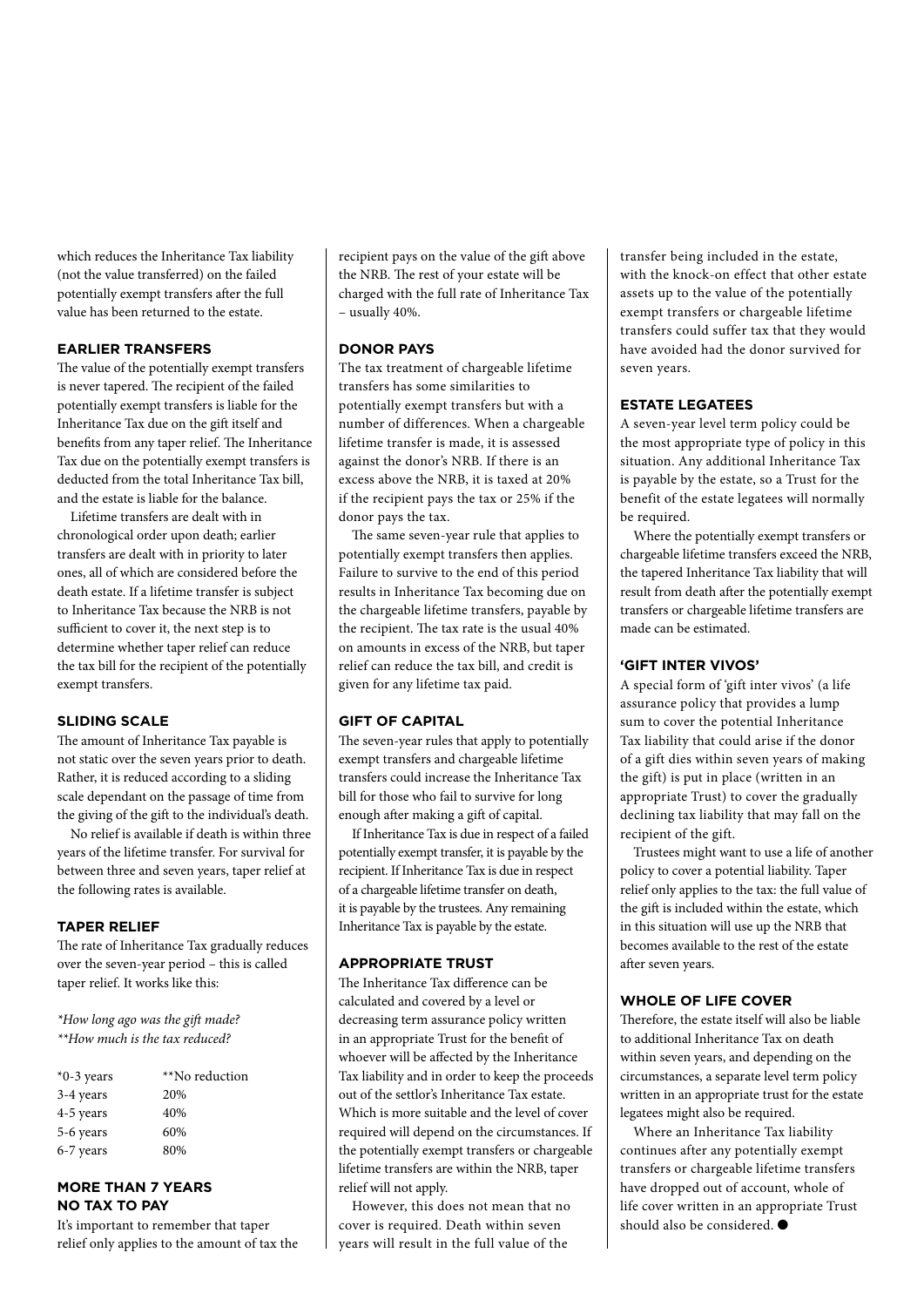# **L E A V I N G Y O U R LEGACY BEHIND**

*Considerations when making a Will*

Thinking about death isn't easy. Talking about it is even harder. The reality of our own mortality is a tough subject, but a discussion will ensure your assets are left to the right people.

If you want to be sure your wishes are met after you die, then it's important to have a Will. A Will is the only way to make sure your money and possessions that form your estate go to the people and causes you care about.

Unmarried partners, including same-sex couples who don't have a registered civil partnership, have no right to inherit if there is no Will. One of the main reasons also for drawing up a Will is to mitigate a potential Inheritance Tax liability.

### **STATUTORY RULES**

Where a person dies without making a Will, the distribution of their estate becomes subject to the statutory rules of intestacy (where the person resides also determines how their property is distributed upon their death, which includes any bank accounts, securities, property and other assets they own at the time of death), which can lead to some unexpected and unfortunate consequences.

The beneficiaries of the deceased person that they want to benefit from their estate may be disinherited or left with a substantially smaller proportion of the estate than intended. Making a Will is the only way for an individual to indicate whom they want to benefit from their estate. Failure to take action could compromise the long-term financial security of the family.

# **IMPLICATIONS OF DYING WITHOUT MAKING A WILL**

- $\blacksquare$  Assets people expected to pass entirely to their spouse or registered civil partner may have to be shared with children
- $\blacksquare$  An unmarried partner doesn't automatically inherit anything and may need to go to court to claim for a share of the deceased's assets
- $\blacksquare$  A spouse or registered civil partner from whom a person is separated, but not divorced, still has rights to inherit from them
- $\blacksquare$  Friends, charities and other organisations the person
- may have wanted to support will not receive anything
- n If the deceased person has no close family, more distant relatives may inherit
- $\blacksquare$  If the deceased person has no surviving relatives at all, their property and possessions may go to the Crown

# **LEGAL RESPONSIBILITY**

Without a Will, relatives who inherit under the law will usually be expected to be the executors (someone named in a Will, or appointed by the court, who is given the legal responsibility to take care of a deceased person's remaining financial obligations) of your estate. They might not be the best people to perform this role. Making a Will lets the person decide the people who should take on this task.

Where a Will has been made, it's important to review it regularly to take account of changing circumstances. Unmarried partners have no right to inherit under the intestacy rules, nor do step-children who haven't been legally adopted by their step-parent. Given today's complicated and changing family arrangements, Wills are often the only means of ensuring legacies for children of earlier relationships.

# **SIMPLIFYING THE DISTRIBUTION OF ESTATES FOR A SURVIVING SPOUSE OR REGISTERED CIVIL PARTNER**

Changes to the intestacy rules covering England and Wales, which became effective on 1 October 2014, were aimed at simplifying the distribution of an estate and could mean a surviving spouse or registered civil partner receives a larger inheritance than under the previous rules.

Making a Will is also the cornerstone for Inheritance Tax and estate planning.

#### **Before making a Will, a person needs to consider:**

- $\blacksquare$  Who will carry out the instructions in the Will (the executor/s)
- $\blacksquare$  Nominating guardians to look after children if the person dies before they are aged 18
- n Making sure people the person cares about are provided for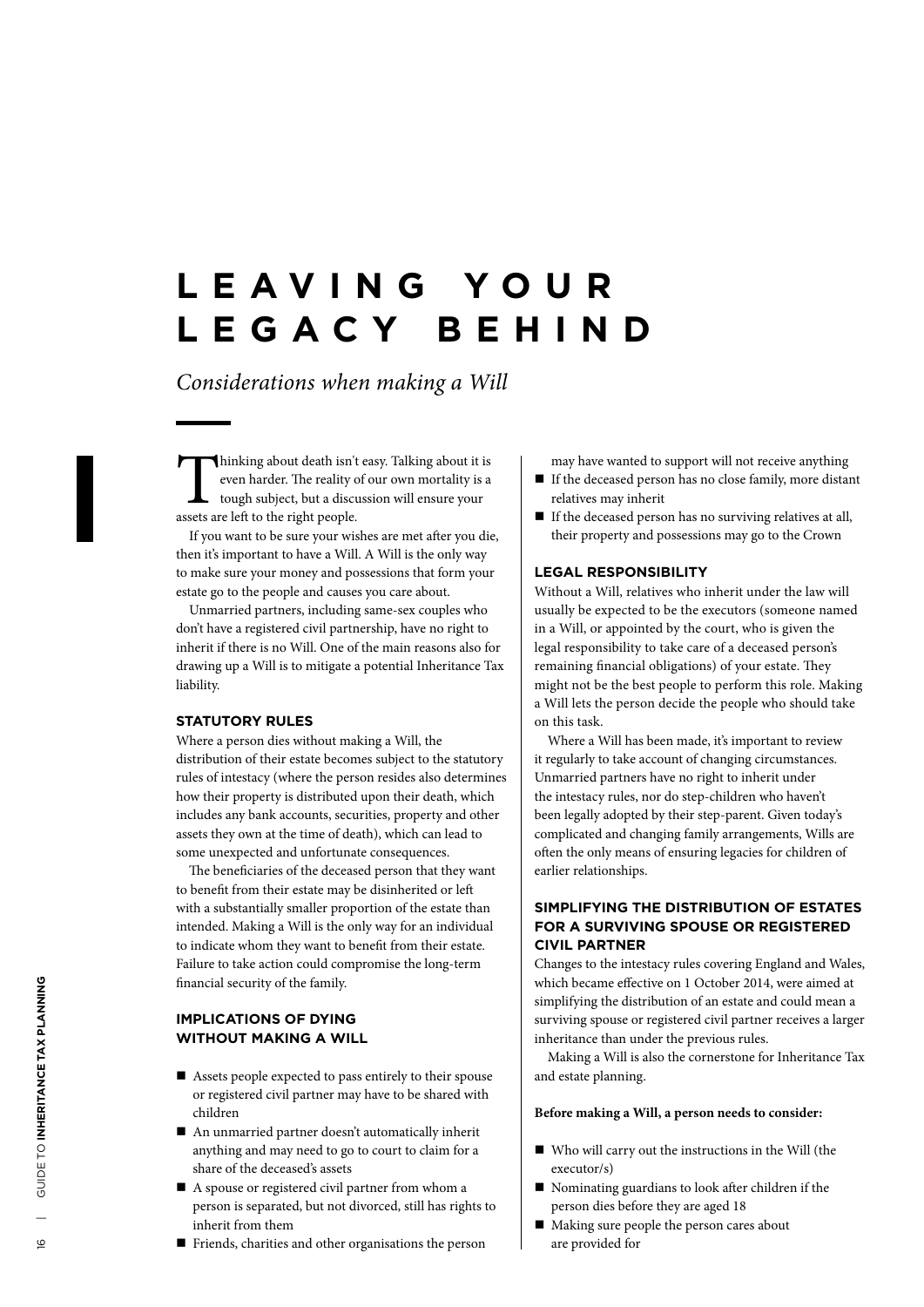

- n What gifts are to be left for family and friends, and deciding how much they should receive
- $\blacksquare$  What provision should be taken to minimise any Inheritance Tax that might be due on the person's death

# **PREPARING A WILL**

Before preparing a Will, a person needs to think about what possessions they are likely to have when they die, including properties, money, investments and even animals. Prior to an estate being distributed among beneficiaries, all debts and the funeral expenses must be paid. When a person has a joint bank account, the money passes automatically to the other account holder, and they can't leave it to someone else.

### **Estate assets may include:**

- A home and any other properties owned
- $\blacksquare$  Savings in bank and building society accounts
- Insurance, such as life assurance or an endowment policy
- n Pension funds that include a lump sum payment on death
- National Savings, such as Premium Bonds
- $\blacksquare$  Investments such as stocks and shares, investment trusts, Individual Savings Accounts
- $\blacksquare$  Motor vehicles
- $\blacksquare$  Jewellery, antiques and other personal belongings
- $\blacksquare$  Furniture and household contents

# **Liabilities may include:**

- $\blacksquare$  Mortgage(s)
- $\blacksquare$  Credit card balance(s)
- $\blacksquare$  Bank overdraft(s)
- $\Box$  Loan(s)
- $\blacksquare$  Equity release

# **JOINTLY OWNED PROPERTY AND POSSESSIONS**

Arranging to own property and other assets jointly can be a way of protecting a person's spouse or registered civil partner. For example, if someone has a joint bank account, their partner will continue to have access to the money they need for day-to-day living without having to wait for their affairs to be sorted out.

There are two ways that a person can own something jointly with someone else:

# **AS TENANTS IN COMMON (CALLED 'COMMON OWNERS' IN SCOTLAND)**

Each person has their own distinct shares of the asset, which do not have to be equal. They can say in their Will who will inherit their share.

# **AS JOINT TENANTS (CALLED 'JOINT OWNERS' IN SCOTLAND)**

Individuals jointly own the asset so, if they die, the remaining owner(s) automatically inherits their share. A person cannot use their Will to leave their share to someone else.

# **PARTIAL INTESTACY**

This can sometimes happen even when there is a Will, for example, when the Will is not valid, or when it is valid but the beneficiaries die before the testator (the person making the Will). Intestacy can also arise when there is a valid Will but some of the testator's (person who has made a Will or given a legacy) assets were not disposed of by the Will. This is called a 'partial intestacy'.

Intestacy therefore arises in all cases where a deceased person has failed to dispose of some or all of his or her assets by Will, hence the need to review a Will when events change.  $\bullet$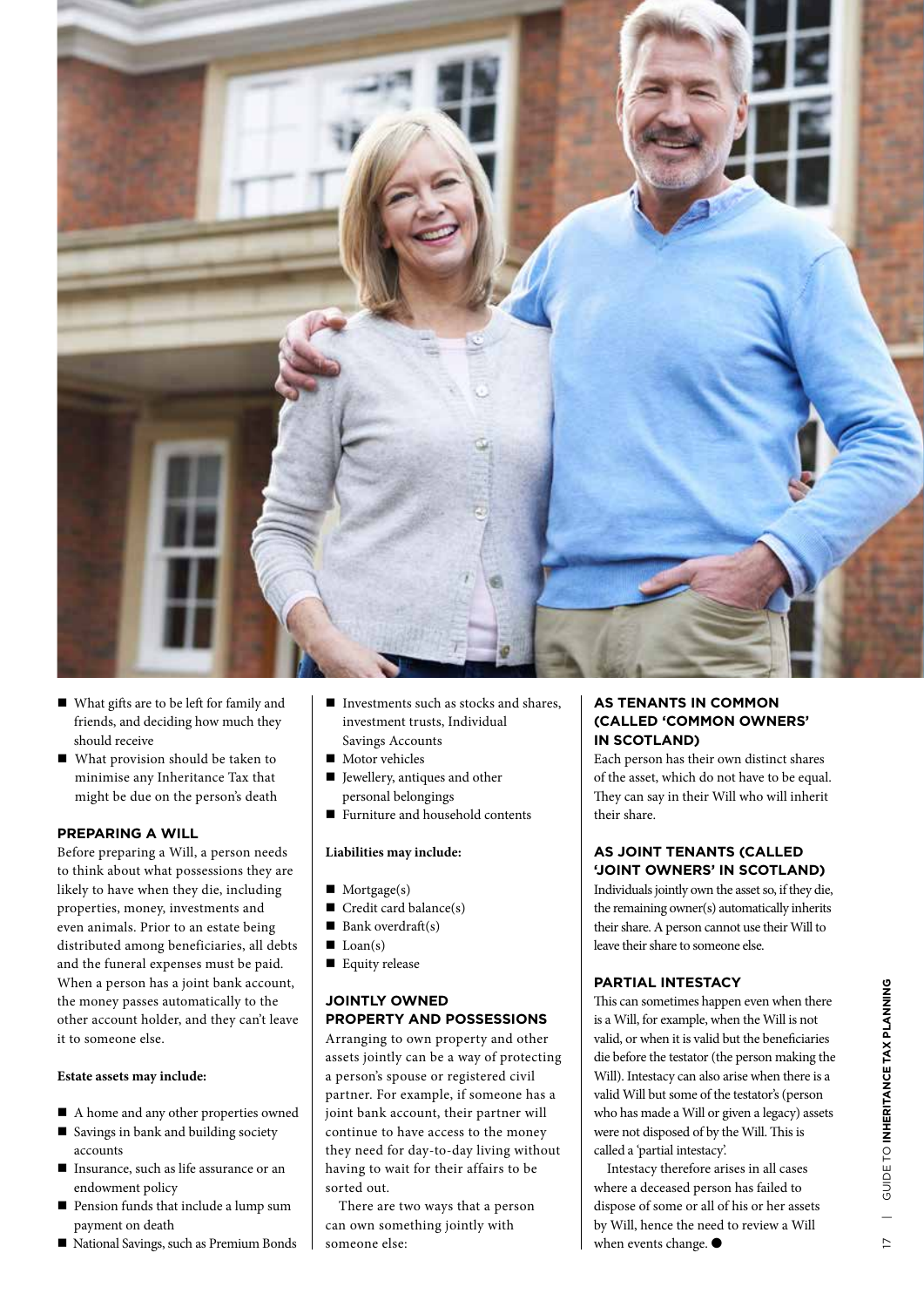

# **TRUSTS**

*'Ring-fencing' assets to protect family wealth for future generations*

Trusts are used to protect family wealth for future generations, reducing the inter-generational flow of Inheritance Tax and ensuring bloodline protection for your estate from outside claims.  $\mathsf{\mathsf{L}}$  The way in which assets held within Trusts are treated for Inheritance Tax purposes depends on whether the choice of beneficiaries is fixed or discretionary.

The most popular types of Trust commonly used for Inheritance Tax planning can usually be written on either an 'absolute' or a 'discretionary' basis and the taxation treatment is very different for each.

A Trust is a fiduciary arrangement that allows a third-party, or trustee, to hold assets on behalf of a beneficiary or beneficiaries. Once the Trust has been created, a person can use it to 'ring-fence' assets.

#### **Trusts terms:**

- $\blacksquare$  Settlor the person setting up the Trust.
- $\blacksquare$  Trustees the people tasked with looking after the Trust and paying out its assets.
- $\blacksquare$  Beneficiaries the people who benefit from the assets held in Trust.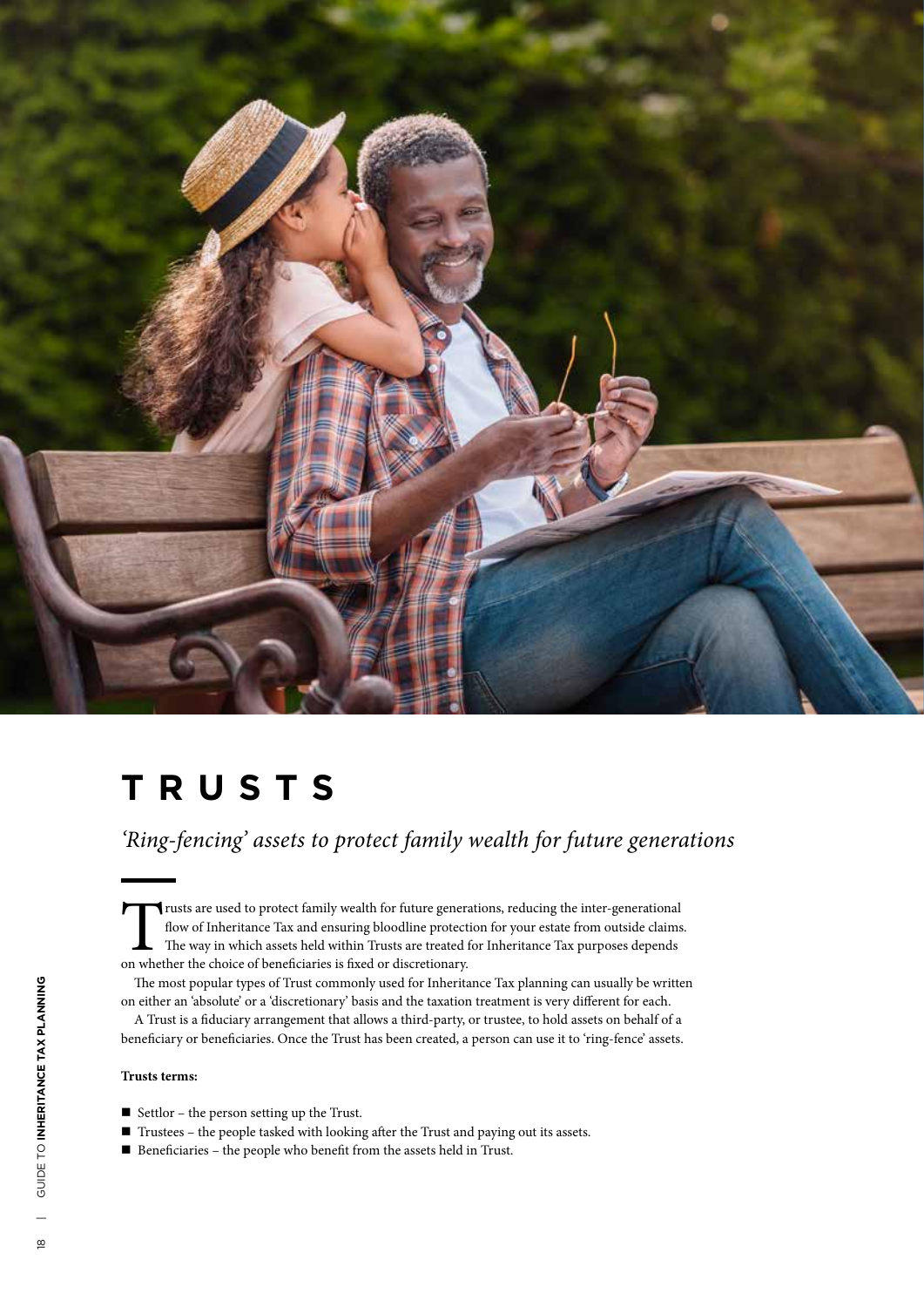# **BARE TRUSTS**

*Held for the benefit of a specified beneficiary*

**B**are Trusts are also known as 'Absolute' or 'Fixed Interest Trusts', and there can be subtle differences.<br>The settlor – the person creating the Trust – makes a gift into the Trust which is held for the benefit of a speci Interest Trusts', and there can be subtle differences. The settlor – the person creating the Trust – makes a beneficiary. If the Trust is for more than one beneficiary, each person's share of the Trust fund must be specified.

For lump sum investments, after allowing for any available annual exemptions, the balance of the gift is a potentially exempt transfer for Inheritance Tax purposes. As long as the settlor survives for seven years from the date of the gift, it falls outside their estate.

The Trust fund falls into the beneficiary's Inheritance Tax estate from the date of the initial gift. With Loan Trusts, there isn't any initial gift – the Trust is created with a loan instead. And with Discounted Gift plans, as long as the settlor is fully underwritten at the outset, the value of the initial gift is reduced by the value of the settlor's retained rights.

# **INCOME EXEMPTION**

When family protection policies are set up in Bare Trusts, regular premiums are usually exempt transfers for Inheritance Tax purposes. The normal expenditure out of income exemption often applies, as long as the cost of the premiums can be covered out of the settlor's excess income in the same tax year, without affecting their normal standard of living.

Where this isn't possible, the annual exemption often covers some or all of the premiums. Any premiums that are non-exempt transfers into the Trust are potentially exempt transfers. Special valuation rules apply when existing life policies are assigned into family Trusts. The transfer of value for Inheritance Tax purposes is treated as the greater of the open market value and the value of the premiums paid up to the date the policy is transferred into Trust.

#### **PARENTAL SETTLEMENT**

There's an adjustment to the premiums paid calculation for unit-linked policies if the unit value has fallen since the premium was paid. The open market value is always used for term assurance policies that pay out only on death, even if the value of the premiums paid is greater.

With a Bare Trust, there are no ongoing Inheritance Tax reporting requirements and no further Inheritance Tax implications. With protection policies, this applies whether or not the policy can acquire a surrender value.

Where the Trust holds a lump sum investment, the tax on any income and gains usually falls on the beneficiaries. The most common exception is where a parent has made a gift into Trust for their minor child or stepchild, where parental settlement rules apply to the Income Tax treatment.

#### **TRUST ADMINISTRATION**

Therefore, the Trust administration is relatively straightforward, even for lump sum investments. Where relevant, the trustees simply need to choose appropriate investments and review these regularly.

With a Bare Trust, the trustees look after the Trust property for the known beneficiaries, who become absolutely entitled to it at age 18 (age 16 in Scotland). Once a gift is made or a Protection Trust set up, the beneficiaries can't be changed, and money can't be withheld from them beyond the age of entitlement. This aspect may make them inappropriate to many clients who'd prefer to retain a greater degree of control.

# **TRUST FUND**

With a Loan Trust, this means repaying any outstanding loan. With a Discounted Gift Trust, it means securing the settlor's right to receive their fixed payments for the rest of their life. With protection policies in Bare Trusts, any policy proceeds that haven't been carved out for the life assured's benefit under a Split Trust must be paid to the Trust beneficiary if they're an adult. Where the beneficiary is a minor, the trustees must use the Trust fund for their benefit.

Difficulties can arise if it's discovered that a Trust beneficiary has predeceased the life assured. In this case, the proceeds belong to the legatees of the deceased beneficiary's estate, which can leave the trustees with the task of tracing them. The fact that beneficiaries are absolutely entitled to the funds also means the Trust offers no protection of the funds from third-parties, for example, in the event of a beneficiary's divorce or bankruptcy.  $\bullet$ 

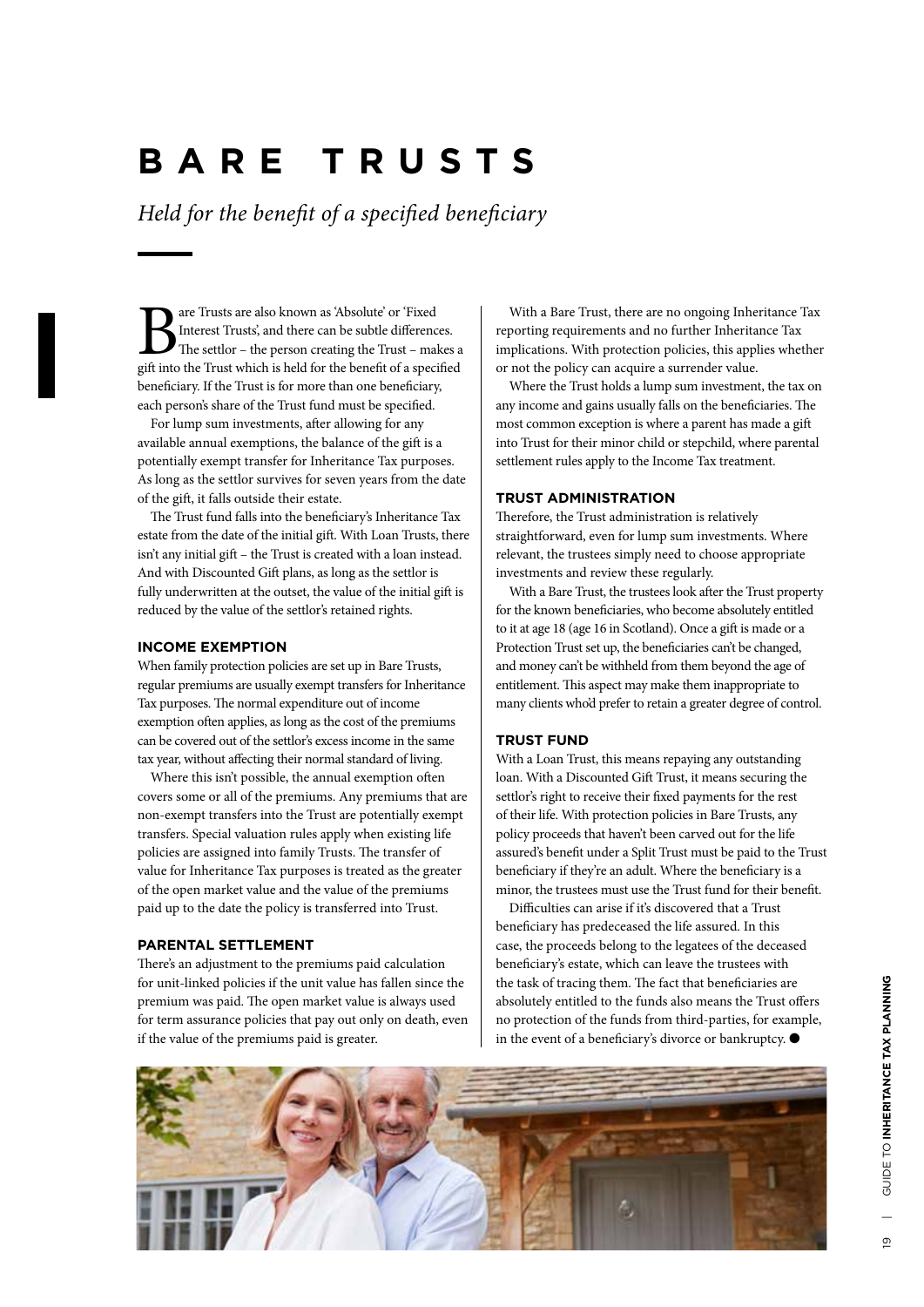# **D I S C R E T I O N A R Y TRUSTS**

*Wide class of potential beneficiaries*

**W** in a Discretionary Trust, the settlor makes a gift into Trust, and the trustees hold the Trus fund for a wide class of potential beneficiarie.<br>This is known as 'settled' or 'relevant' property. For lump gift into Trust, and the trustees hold the Trust fund for a wide class of potential beneficiaries. sum investments, the initial gift is a chargeable lifetime transfer for Inheritance Tax purposes.

It's possible to use any available annual exemptions. If the total non-exempt amount gifted is greater than the settlor's available Nil-Rate Band (NRB), there's an immediate Inheritance Tax charge at the 20% lifetime rate – or effectively 25% if the settlor pays the tax.

#### **OTHER PLANNING**

The settlor's available NRB is essentially the current NRB less any chargeable lifetime transfers they've made in the previous seven years. So in many cases where no other planning is in place, this will simply be the current NRB, which is £325,000 up to 2021/22. The Residence Nil-Rate Band (RNRB) isn't available to Trusts or any lifetime gifting.

Again, there's no initial gift when setting up a Loan Trust, and the initial gift is usually discounted when setting up a Discounted Gift plan. Where a cash gift exceeds the available NRB, or an asset is gifted which exceeds 80% of the NRB, the gift must be reported to HM Revenue & Customs (HMRC) on an IHT 100.

### **FAMILY PROTECTION**

When family protection policies are set up in Discretionary Trusts, regular premiums are usually exempt transfers for Inheritance Tax purposes. Any premiums that are nonexempt transfers into the Trust will be chargeable lifetime transfers. Special valuation rules for existing policies assigned into Trust apply.

As well as the potential for an immediate Inheritance Tax charge on the creation of the Trust, there are two other points at which Inheritance Tax charges will apply. These are known as 'periodic charges' and 'exit charges'. Periodic charges apply at every ten-yearly anniversary of the creation of the Trust.

#### **INVESTMENT BOND**

Exit charges may apply when funds leave the Trust. The calculations can be complex but are a maximum of 6% of the value of the Trust fund. In many cases, they'll be considerably less than this – in simple terms, the 6% is applied on the value in excess of the Trust's available NRB.

However, even where there is little or, in some circumstances, no tax to pay, the trustees still need to submit an IHT 100 to HMRC. Under current legislation, HMRC will do any calculations required on request. For a Gift Trust holding an investment bond, the value of the Trust fund will be the open market value of the policy – normally its surrender value.

#### **RETAINED RIGHTS**

For a Loan Trust, the value of the trust fund is the bond value less the amount of any outstanding loan still repayable on demand to the settlor. Retained rights can be recalculated as if the settlor was ten years older

For Discounted Gift schemes, the value of the Trust fund normally excludes the value of the settlor's retained rights – and in most cases, HMRC are willing to accept pragmatic valuations. For example, where the settlor was fully underwritten at the outset, and is not terminally ill at a tenyearly anniversary, any initial discount taking account of the value of the settlor's retained rights can be recalculated as if the settlor was ten years older than at the outset.

#### **OPEN MARKET**

If a protection policy with no surrender value is held in a Discretionary Trust, there will usually be no periodic charges at each ten-yearly anniversary. However, a charge could apply if a claim has been paid out and the funds are still in the Trust.

In addition, if a life assured is in severe ill health around a ten-yearly anniversary, the policy could have an open market value close to the claim value. If so, this has to be taken into account when calculating any periodic charge.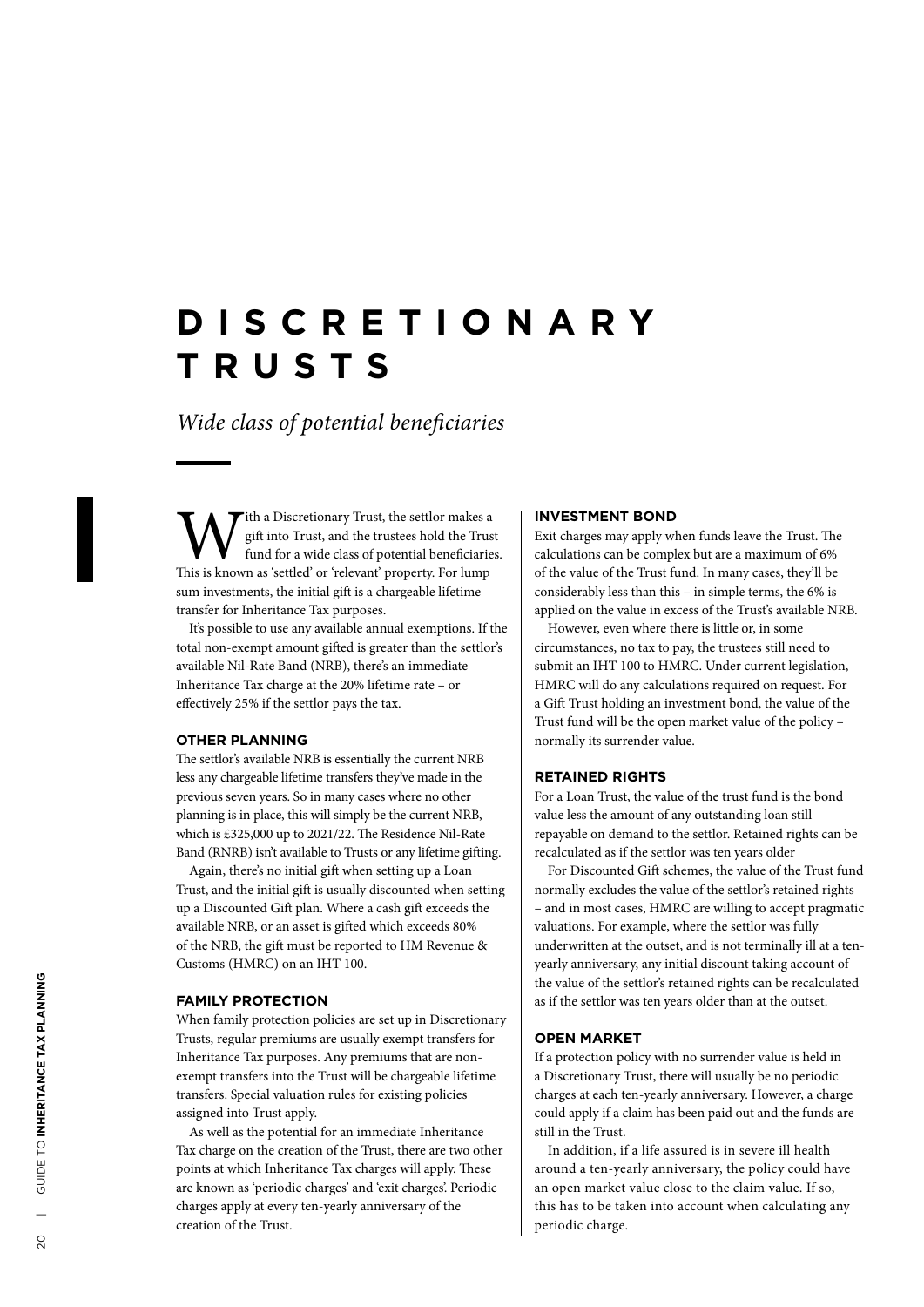# **CHARGEABLE EVENT**

Where Discretionary Trusts hold investments, the tax on income and gains can also be complex, particularly where income-producing assets are used. Where appropriate, some of these complications could be avoided by an individual investing in life assurance investment bonds, as these are non-income-producing assets and allow trustees to control the tax points on any chargeable event gains.

Bare Trusts give the trustees discretion over who benefits and when. The Trust deed will set out all the potential beneficiaries, and these usually include a wide range of family members, plus any other individuals the settlor has chosen. This gives the trustees a high degree of control over the funds. The settlor is often also a trustee to help ensure their wishes are considered during their lifetime.

# **TRUST PROVISIONS**

In addition, the settlor can provide the trustees with a letter of wishes identifying whom they'd like to benefit and when. The letter isn't legally binding but can give the trustees clear guidance, which can be amended if circumstances change. The settlor might also be able to appoint a protector, whose powers depend on the Trust provisions, but usually include some degree of veto.

Family disputes are not uncommon, and many feel they'd prefer to pass funds down the generations when the beneficiaries are slightly older than age 18. A Discretionary Trust also provides greater protection from third parties, for example, in the event of a potential beneficiary's divorce or bankruptcy, although in recent years this has come under greater challenge.  $\bullet$ 

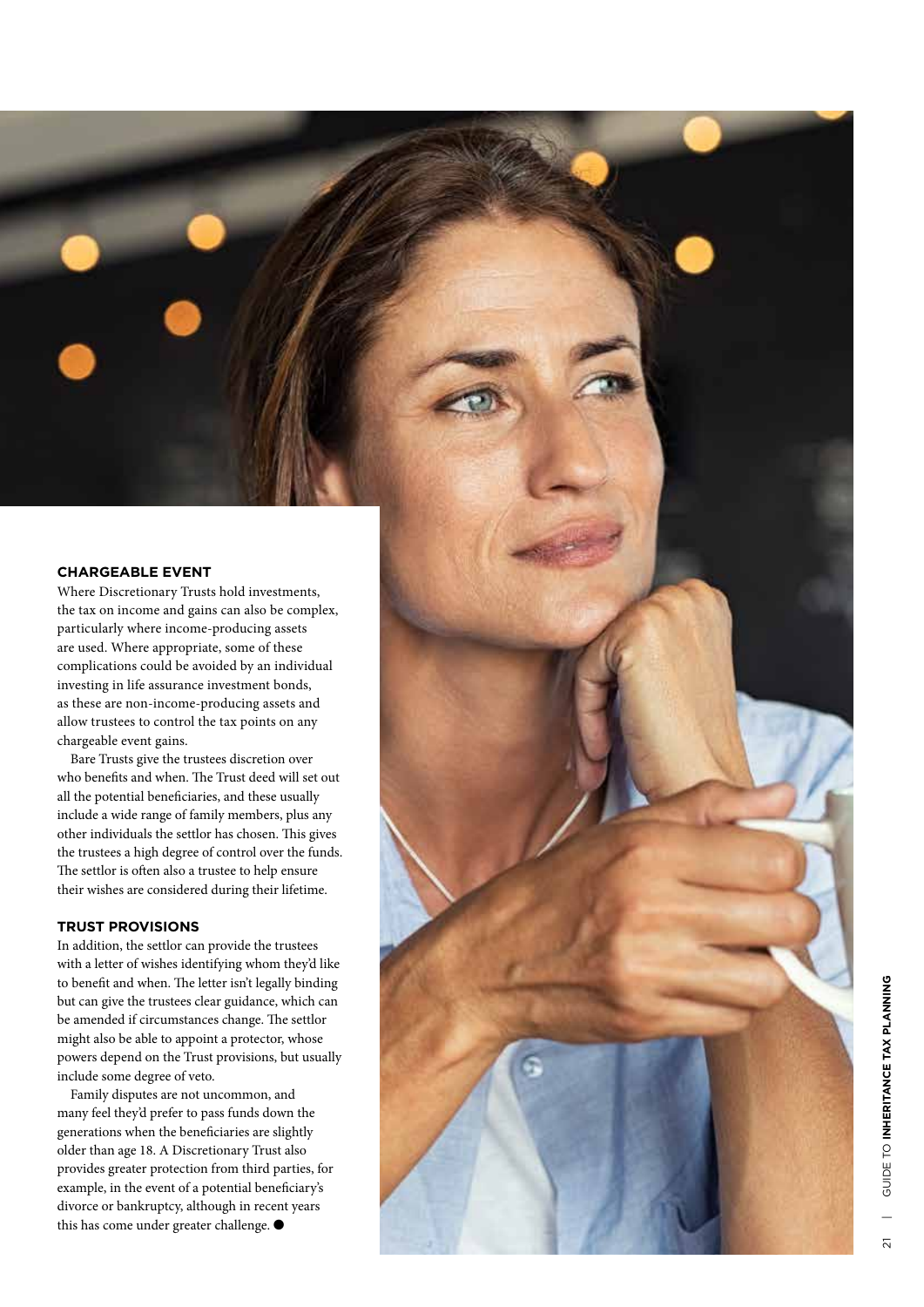

# **F L E X I B L E T R U S T S**  WITH DEFAULT **BENEFICIARIES**

*Discretion over which of the default and potential beneficiaries actually benefit*

**T**lexibleTrusts are similar to a fully Discretionary Trust, except that alongside a wide class of potential beneficiaries, there must be at least one named default beneficiary. Flexible Trusts with default beneficiaries set up in the settlor's lifetime from 22 March 2006 onwards are treated in exactly the same way as Discretionary Trusts for Inheritance Tax purposes.

Different Inheritance Tax rules apply to older Trusts set up by 21 March 2006 that meet specified criteria and some Will Trusts. All post-21 March 2006 lifetime Trusts of this type are taxed in the same way as fully Discretionary Trusts for Inheritance Tax and Capital Gains Tax purposes.

#### **DEFAULT BENEFICIARY**

For Income Tax purposes, any income is payable to and taxable on the default beneficiary. However, this doesn't apply to even regular withdrawals from investment bonds, which are non-income-producing assets. Bond withdrawals are capital payments, even though chargeable event gains are subject to Income Tax. As with Bare Trusts, the parental settlement rules apply if parents make gifts into Trust for their minor children or stepchildren.

## **SIGNIFICANT DIFFERENCES**

When it comes to beneficiaries and control, there are no significant differences between fully Discretionary Trusts and this type of Trust. There will be a wide range of potential beneficiaries. In addition, there will be one or more named default beneficiaries.

Naming a default beneficiary is no more binding on the trustees than providing a letter of wishes setting out whom the settlor would like to benefit from the Trust fund. The trustees still have discretion over which of the default and potential beneficiaries actually benefits and when. Some older Flexible Trusts limit the trustees' discretionary powers to within two years of the settlor's death, but this is no longer a common feature of this type of Trust.  $\bullet$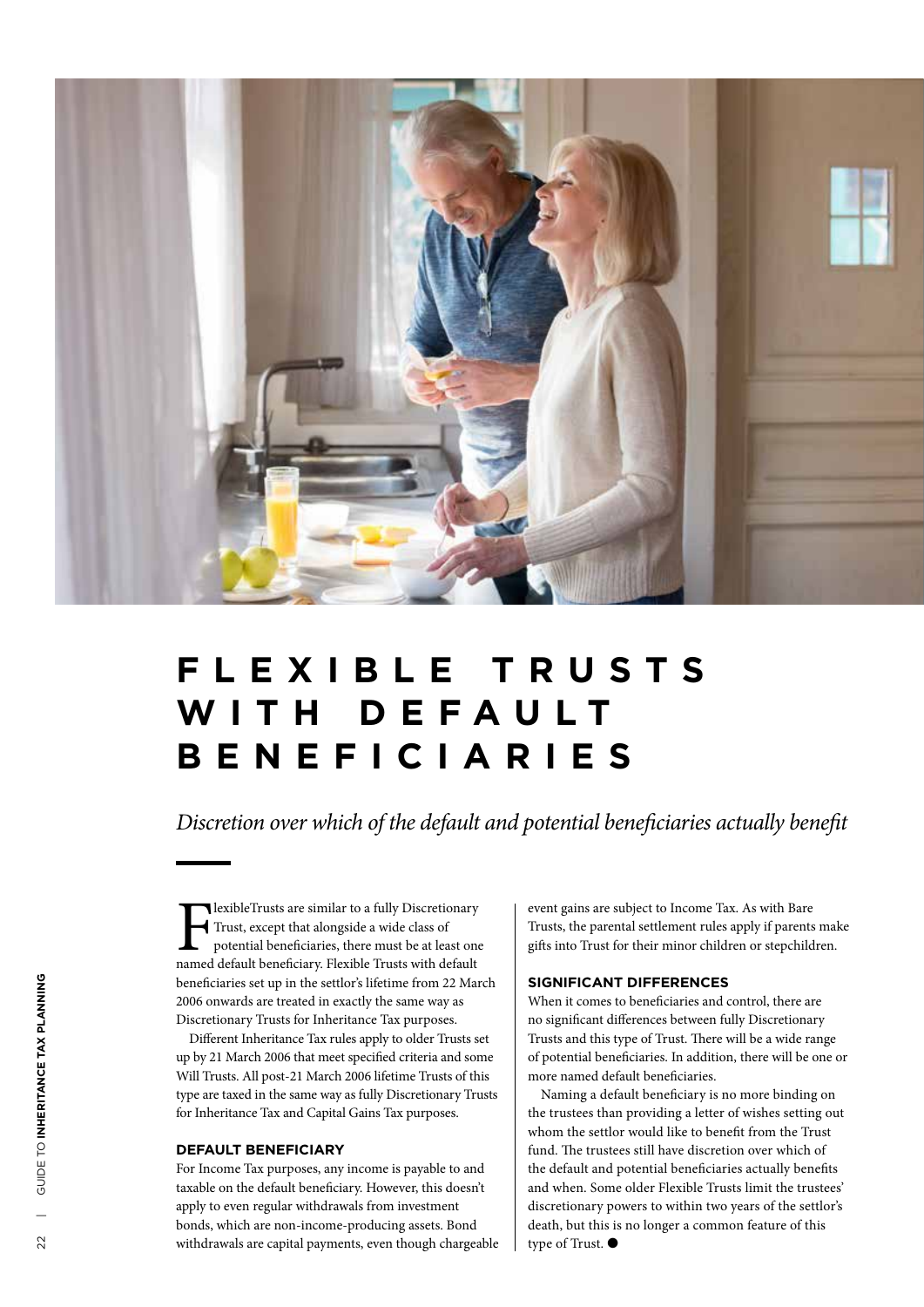# **SPLIT TRUSTS**

*Family protection policies*

These Trusts are often used<br>for family protection policie<br>with critical illness or<br>terminal illness benefits in addition for family protection policies with critical illness or to life cover. Split Trusts can be Bare Trusts, Discretionary Trusts or Flexible Trusts with default beneficiaries. When using this type of Trust, the settlor/life assured carves out the right to receive any critical illness or terminal illness benefit from the outset, so there aren't any gift with reservation issues.

In the event of a claim, the provider normally pays any policy benefits to the trustees, who must then pay any carved-out entitlements to the life assured and use any other proceeds to benefit the Trust beneficiaries.

# **TRADE-OFF**

If terminal illness benefit is carved out, this could result in the payment ending up back in the life assured's Inheritance Tax estate before their death. A carved-out

terminal illness benefit is treated as falling into their Inheritance Tax estate once they meet the conditions for payment.

Essentially, these types of Trust offer a trade-off between simplicity and the degree of control available to the settlor and their chosen trustees. For most, control is the more significant aspect, especially where any lump sum gifts can stay within a settlor's available Inheritance Tax NRB.

# **MAXIMUM CONTROL**

Keeping gifts within the NRB and using non-income-producing assets such as investment bonds can allow a settlor to create a Trust with maximum control, no initial Inheritance Tax charge and limited ongoing administrative or tax burdens.

In other cases, for example, grandparents funding for school fees, the Bare Trust may offer advantages. This is because tax will fall on the grandchildren, and most of the funds

may be used up by the age of 18. The considerations are slightly different when considering family protection policies, where the settlor will often be dead when policy proceeds are paid out to beneficiaries.

#### **POLICY PROCEEDS**

A Bare Trust ensures the policy proceeds will be payable to one or more individuals, with no uncertainty about whether the trustees will follow the deceased's wishes. However, this can also mean that the only solution to a change in circumstances, such as divorce from the intended beneficiary, is to start again with a new policy.

Settlors are often excluded from benefiting under Discretionary and Flexible Trusts. Where this applies, this type of Trust isn't suitable for use with joint life, first death protection policies if the primary purpose is for the proceeds to go to the survivor.  $\bullet$ 

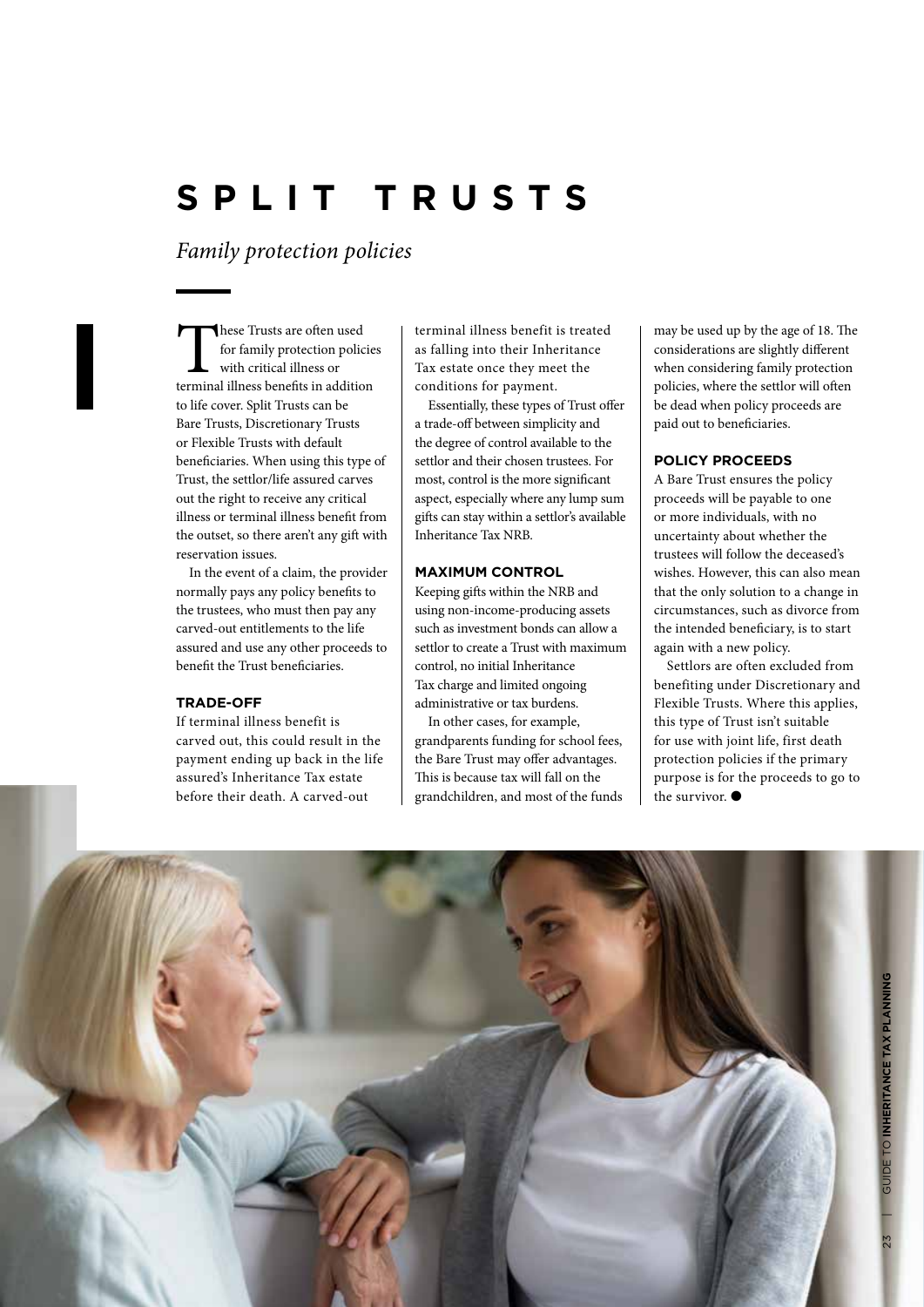# **L A S T I N G P O W E R OF ATTORNEY**

*Taking control of decisions even in the event you can't make them yourself*

Lasting Power of Attorney (LPA) enables individuals<br>to take control of decisions that affect them, even<br>for themselves. Without them, loved ones could be forced to to take control of decisions that affect them, even **L** in the event that they can't make those decisions endure a costly and lengthy process to obtain authority to act for an individual who has lost mental capacity.

An individual can create a LPA covering their property and financial affairs and/or a separate LPA for their health and welfare. It's possible to appoint the same or different attorneys in respect of each lasting power of attorney, and both versions contain safeguards against possible misuse.

#### **OWN FINANCIAL AFFAIRS**

It's not hard to imagine the difficulties that could arise where an individual loses the capacity to manage their own financial affairs and, without access to their bank account, pension and investments, family and friends could face an additional burden at an already stressful time. LPA and their equivalents in Scotland and Northern Ireland should be a consideration in all financial planning discussions and should be a key part of any protection insurance planning exercise. Planning for mental or physical incapacity should sit alongside any planning for ill health or unexpected death.

### **LOSING MENTAL CAPACITY**

Commencing from 1 October 2007, it is no longer possible to establish a new Enduring Power of Attorney (EPA) in England and Wales, but those already in existence remain valid. The attorney would have been given authority to act in respect of the donor's property and financial affairs as soon as the EPA was created.

At the point the attorney believes the donor is losing their mental capacity, they would apply to the Office of the Public Guardian (OPG) to register the EPA to obtain continuing authority to act.

### **SIMILAR PROVISIONS IN SCOTLAND**

Similar provisions to LPAs apply in Scotland. The 'granter' (donor) gives authority to their chosen attorney in respect of their financial and property matters ('continuing power of attorney') and/or personal welfare ('welfare power of attorney').

The latter only takes effect upon the granter's mental incapacity. Applications for powers of attorney must be accompanied by a certificate confirming the granter understands what they are doing, completed by a solicitor or medical practitioner only.

LPAs don't apply to Northern Ireland. Instead, those seeking to make a power of attorney appointment over their financial affairs would complete an EPA. This would be effective as soon as it was completed and would only need to be registered in the event of the donor's loss of mental capacity with the High Court (Office of Care and Protection).

#### **CONCERNING MEDICAL TREATMENT**

It's usual for the attorney to be able to make decisions about the donor's financial affairs as soon as the LPA is registered. Alternatively, the donor can state it will only apply where the donor has lost mental capacity in the opinion of a medical practitioner.

A LPA for health and welfare covers decisions relating to an individual's day-to-day wellbeing. The attorney may only act once the donor lacks mental capacity to make the decision in question. The types of decisions covered might include where the donor lives and decisions concerning medical treatment.

### **LIFE-SUSTAINING TREATMENT**

The donor also has the option to provide their attorney with the authority to give or refuse consent for life-sustaining treatment. Where no authority is given, treatment will be provided to the donor in their best interests.

Unlike the registration process for an EPA, registration for both types of LPA takes place up front and is not dependent on the donor's mental capacity. An attorney must act in the best interest of the donor, following any instructions and considering the donor's preferences when making decisions.

# **They must follow the Mental Capacity Act Code of Practice which establishes five key principles:**

- 1. A person must be assumed to have capacity unless it's established he or she lacks capacity.
- 2. A person isn't to be treated as unable to make a decision unless all practicable steps to help him or her do so have been taken without success.
- 3. A person isn't to be treated as unable to make a decision merely because he or she makes an unwise decision.
- 4. An act done, or decision made, under the Act for or on behalf of a person who lacks capacity must be done, or made, in his or her best interests.
- 5. Before the act is done, or the decision is made, regard must be had to whether the purpose for which it's needed can be as effectively achieved in a way that is less restrictive of the person's rights and freedom of action.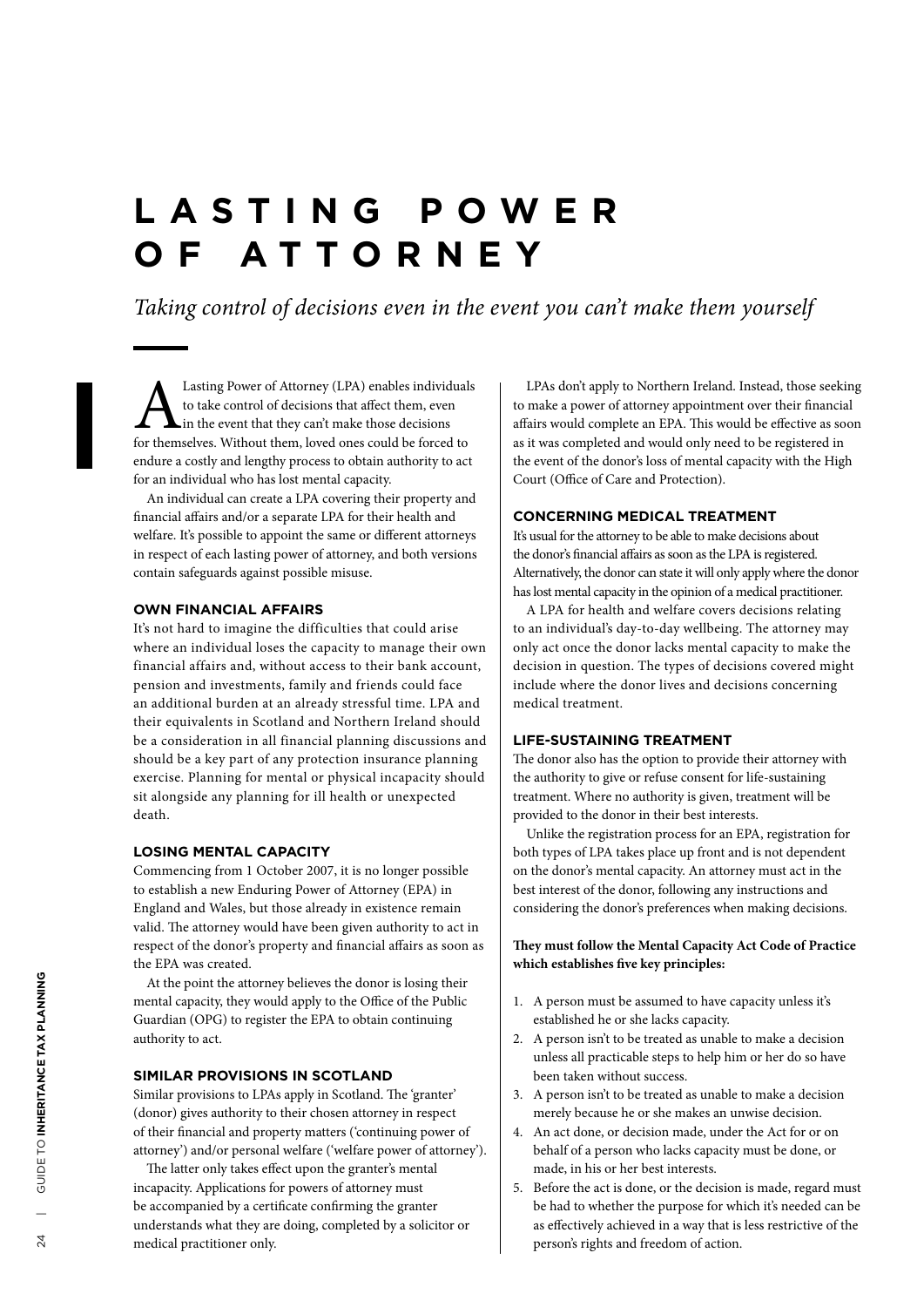

## **LEGALLY BINDING DUTIES**

A donor with mild dementia might be provided with the means to purchase items for daily living, but otherwise their financial matters are undertaken by their attorney. The code of practice applies a number of legally binding duties upon attorneys, including the requirement to keep the donor's money and property separate from their own or anyone else's.

Anyone aged 18 or over who has mental capacity and isn't an undischarged bankrupt may act as an attorney. A trust corporation can be an attorney for a property and financial affairs LPA. In practice, attorneys will be spouses, family members or friends, or otherwise professional contacts such as solicitors.

### **REPLACEMENT ATTORNEY**

Where joint attorneys are being appointed, the donor will state whether they act jointly (the attorneys must make all decisions together), or jointly and severally (the attorneys may make joint decisions or separately), or jointly for some decisions (for example, the sale of the donor's property) and jointly and severally in respect of all other decisions. An optional but useful feature of the LPA is the ability to appoint a replacement attorney in the event the original attorney is no longer able to act.

The donor can leave instructions and preferences, but if they don't their attorney will be free to make any decisions they feel are correct. Instructions relate to things the attorney should or shouldn't do when making decisions – not selling the donor's home unless a doctor states the donor can no longer live independently or a particular dietary requirement would be examples.

#### **'CERTIFICATE PROVIDER'**

Preferences relate to the donor's wishes, beliefs and values they would like their attorney to consider when acting on their behalf. Examples might be ethical investing or living within close proximity of a relative.

The following apply to both forms of LPA. A 'certificate provider' must complete a section in the LPA form stating that as far as they are aware, the donor has understood the purpose and scope of the LPA. A certificate provider will be an individual aged 18 or over and either, someone who has known the donor personally well for at least two years; or someone chosen by the donor on account of their professional skills and expertise – for example, a GP or solicitor.

#### **CONCERNS OR OBJECTIONS**

There are restrictions on who may act as a certificate provider – these include attorneys, replacement attorneys, family members and business associates of the donor. A further safeguard is the option for the donor to choose up to five people to be notified when an application for the LPA to be registered is being made.

This allows any concerns or objections to be raised before the LPA is registered, which must be done within five weeks from the date on which notice is given. The requirement to obtain a second certificate provider where the donor doesn't include anyone to be notified has now been removed as part of the Office of the Public Guardian (OPG) review of LPAs.

### **COURT OF PROTECTION**

A person making a LPA can have help completing it, but they must have mental capacity when they fill in the forms. Otherwise, those seeking to make decisions on their behalf will need to apply to the Court of Protection for a deputyship order. This can be expensive and time-consuming and may require the deputy to submit annual reports detailing the decisions they have made.

There are strict limits on the type of gifts attorneys can make on the donor's behalf. Gifts may be made on 'customary occasions', for example, birthdays, marriages and religious holidays, or to any charity to which the donor was accustomed to donating. Gifts falling outside of these criteria would need to be approved by the Court of Protection. An example would be a gift intended to reduce the donor's Inheritance Tax liability.  $\bullet$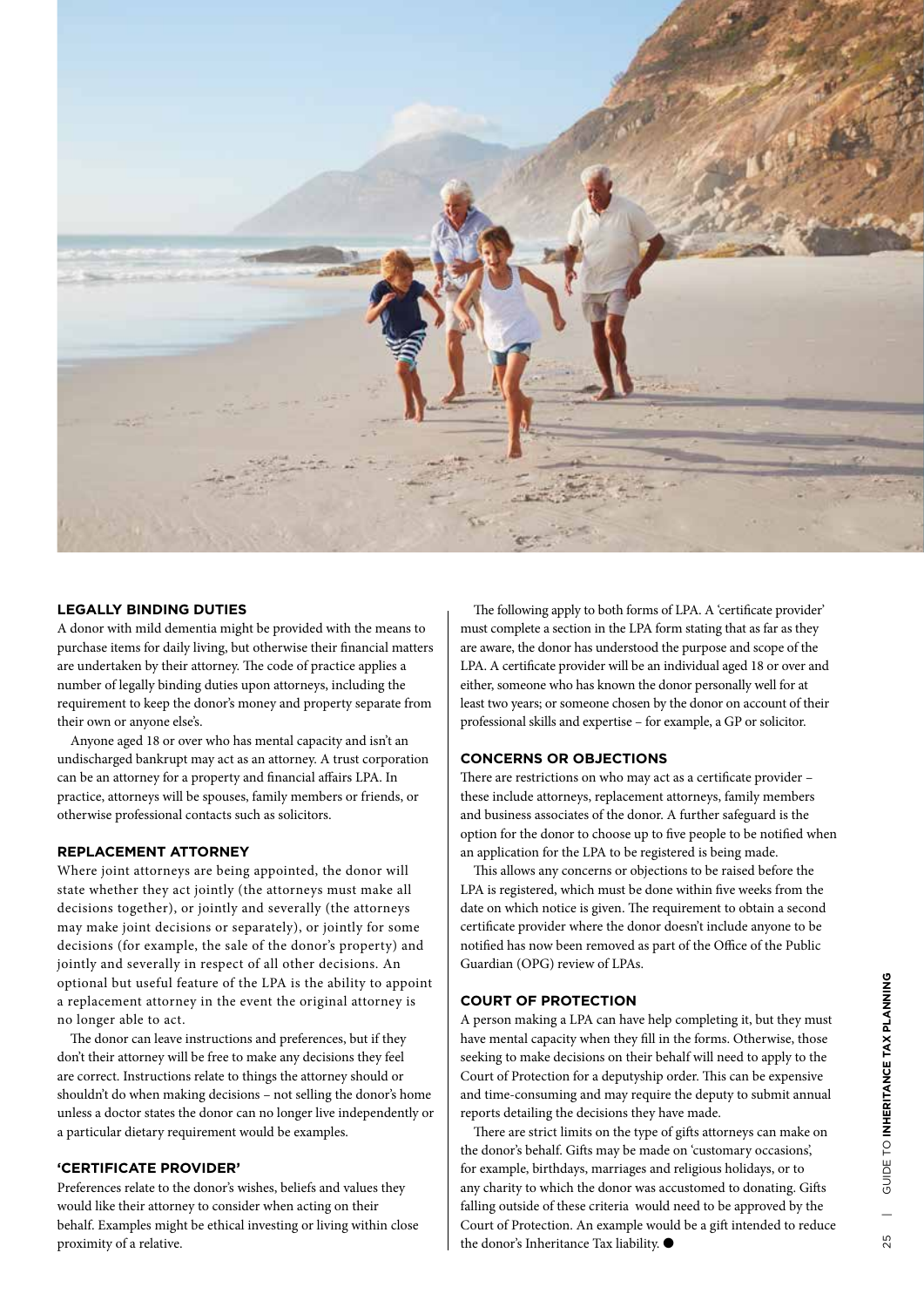# **P R E S E R V I N G W E A L T H F O R FUTURE GENERATIONS**

*Factors likely to have a lasting and positive impact on wealth*

The ther you have earned your wealth, inherited it or made shrewd investments, you will want to ensure that as little of it as possible ends up in the hands of HM Revenue & Customs.

With careful planning and professional financial advice, it is possible to take preventative action to either reduce or mitigate a person's beneficiaries' Inheritance Tax bill – or mitigate it altogether. These are some of the main areas to consider.

#### **1. MAKE A WILL**

A vital element of effective estate preservation is to make a Will. Making a Will ensures an individual's assets are distributed in accordance with their wishes. This is particularly important if the person has a spouse or registered civil partner.

Even though there is no Inheritance Tax payable between both parties, there could be tax payable if one person dies intestate without a Will. Without a Will in place, an estate falls under the laws of intestacy – and this means the estate may not be divided up in the way the deceased person wanted it to be.

#### **2. MAKE ALLOWABLE GIFTS**

A person can give cash or gifts worth up to £3,000 in total each tax year, and these will be exempt from Inheritance Tax when they die. They can carry forward any unused part of the £3,000 exemption to the following year, but they must use it or it will be lost.

Parents can give cash or gifts worth up to £5,000 when a child gets married, grandparents up to £2,500, and anyone else up to £1,000. Small gifts of up to £250 a year can also be made to as many people as an individual likes.

### **3. GIVE AWAY ASSETS**

Parents are increasingly providing children with funds to help them buy their own home. This can be done through a gift, and provided the parents survive for seven years after making it, the money automatically moves outside of their estate for Inheritance Tax calculations, irrespective of size.

### **4. MAKE USE OF TRUSTS**

Assets can be put in an appropriate Trust, thereby no longer forming part of the estate. There are many types of Trust available and they can be set up simply at little or no charge. They usually involve parents (settlors) investing a sum of money into a Trust. The Trust has to be set up with trustees – a suggested minimum of two – whose role is to ensure that on the death of the settlors, the investment is paid out according to the settlors' wishes. In most cases, this will be to children or grandchildren.

The most widely used Trust is a Discretionary Trust, which can be set up in a way that the settlors (parents) still have access to income or parts of the capital. It can seem daunting to put money away in a Trust, but they can be unwound in the event of a family crisis and monies returned to the settlors via the beneficiaries.

# **5. NORMAL EXPENDITURE OUT OF INCOME RULE**

As well as considering putting lump sums into an appropriate Trust, people can also make monthly contributions into certain savings or insurance policies and put them into an appropriate Trust. The monthly contributions are potentially subject to Inheritance Tax, but if the person can prove that these payments are not compromising their standard of living, they are exempt.

#### **6. PROVIDE FOR THE TAX**

If a person is not in a position to take avoiding action, an alternative approach is to make provision for paying Inheritance Tax when it is due. The tax has to be paid within six months of death (interest is added after this time). Because probate must be granted before any money can be released from an estate, the executor may have to borrow money or use their own funds to pay the Inheritance Tax bill.

This is where life assurance policies written in an appropriate Trust come into their own. A life assurance policy is taken out on both a husband's and wife's life with the proceeds payable only on second death. The amount of cover should be equal to the expected Inheritance Tax liability. By putting the policy in an appropriate Trust, it means it does not form part of the estate.

The proceeds can then be used to pay any Inheritance Tax bill straight away without the need for the executors to borrow.  $\bullet$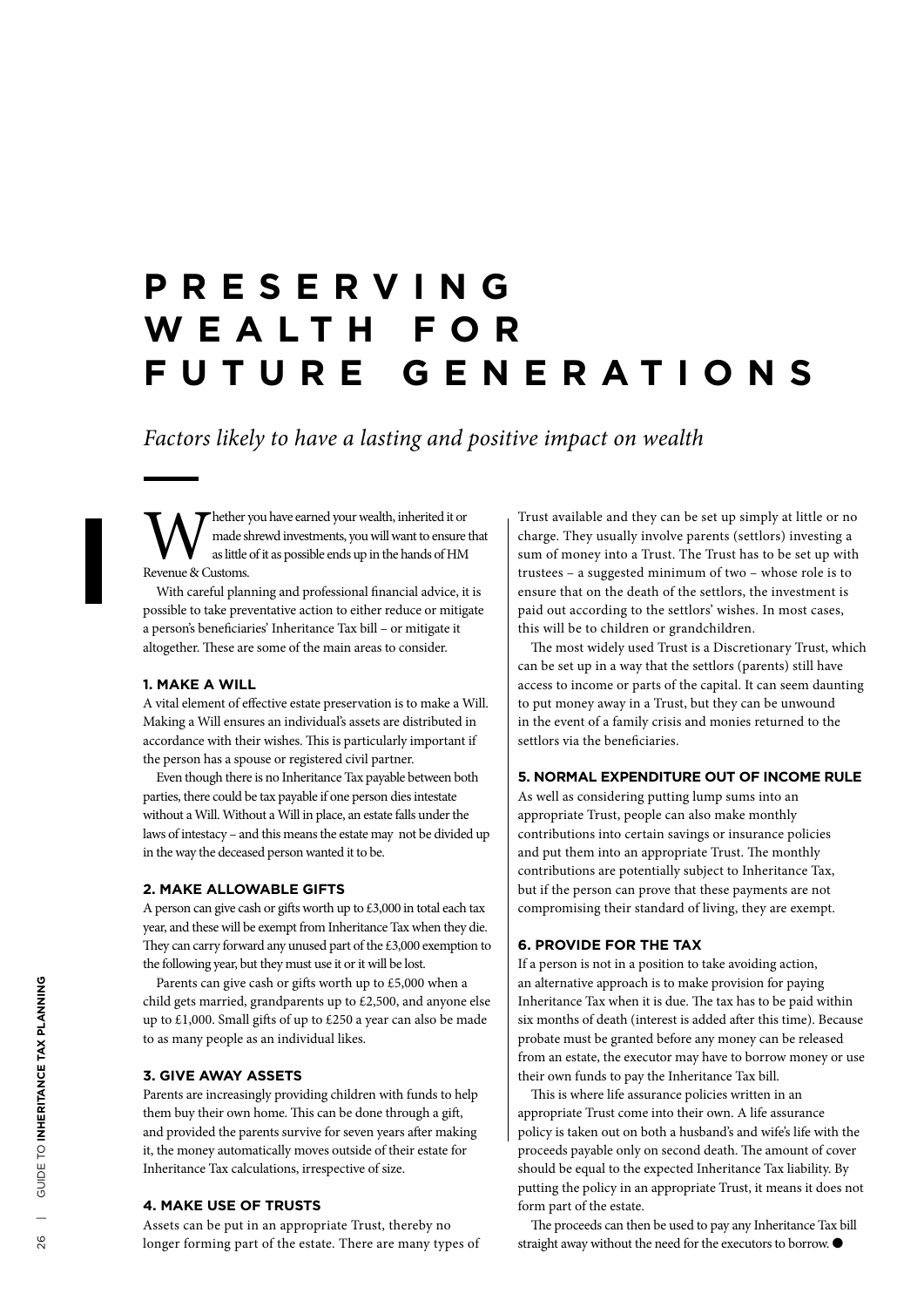

# **IN CONCLUSION**

# *Estate planning possibilities*

If you do not plan for what happens to your assets when you die, more of your estate than necessary could be exposed to Inheritance Tax. You want to be sure that the right people will get the right amounts at the right tim f you do not plan for what happens to your assets when you die, more of your estate than necessary could be exposed to Inheritance Tax. You want to be sure that the right people will get the right amounts at the right time – and that they are ready to receive potentially large sums.

most of exemptions, giving away excess income and creating Trusts, there are numerous estate planning possibilities.

Everyone has different requirements and motivations – the right solutions for you are the ones that suit your personal circumstances. We can work with you to discover what these are. Our estate planning advice service is designed to help you maximise your wealth and minimise a potential Inheritance Tax bill.

Whether building a financial plan with you from the start or reviewing your existing arrangements, we can provide professional financial advice to help guide you through the process to defining your goals and recommend a tailored strategy to meet your individual needs that will be flexible enough to adapt as your life changes. To find out more, please contact us – we look forward to hearing from you.